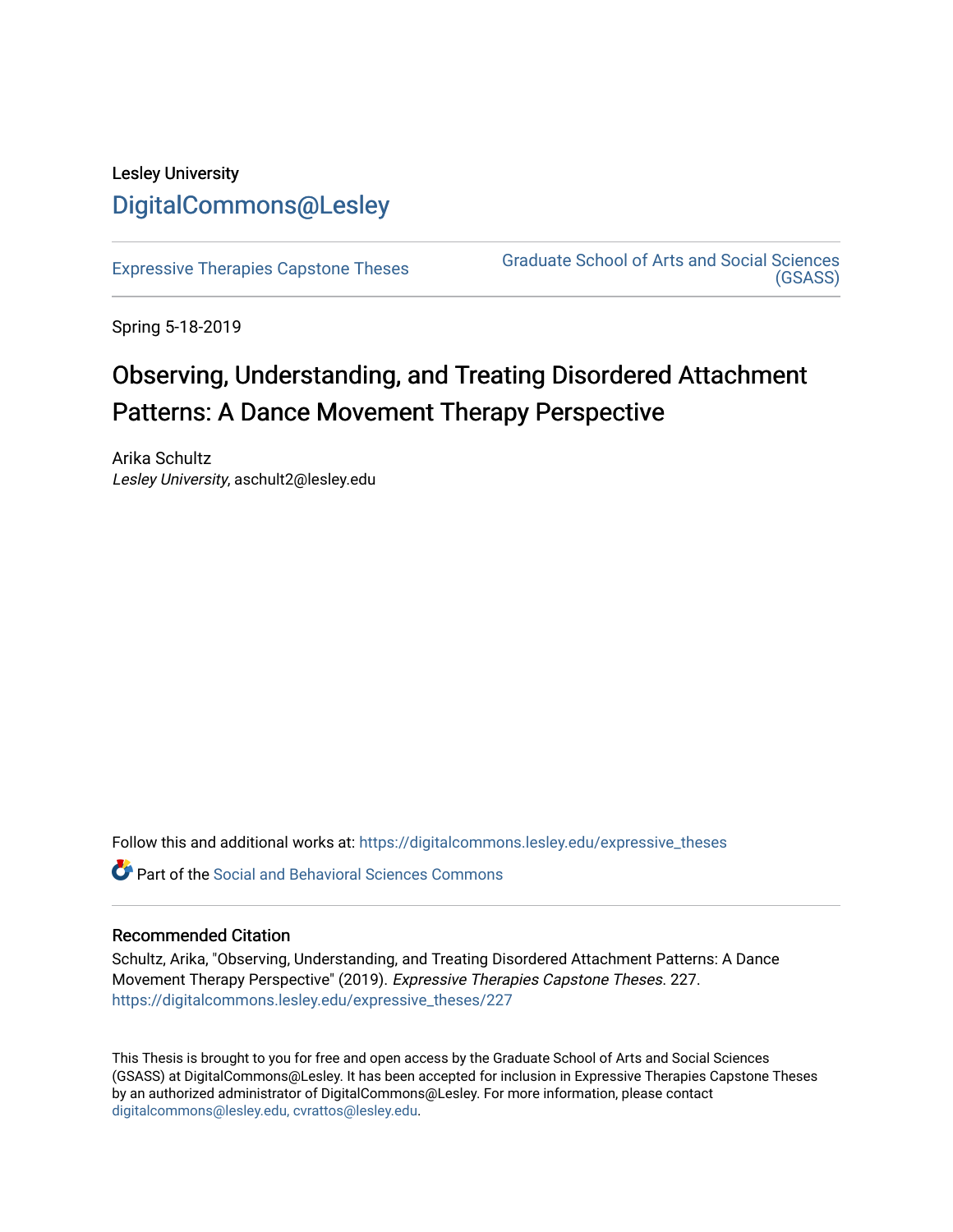Observing, Understanding, and Treating Disordered Attachment Patterns:

A Dance Movement Therapy Perspective

Capstone Thesis

Lesley University

May 11, 2019

Arika Schultz

Dance Movement Therapy

Sarah Hamil Ph.D., LCSW, RPT-S, ATR-BC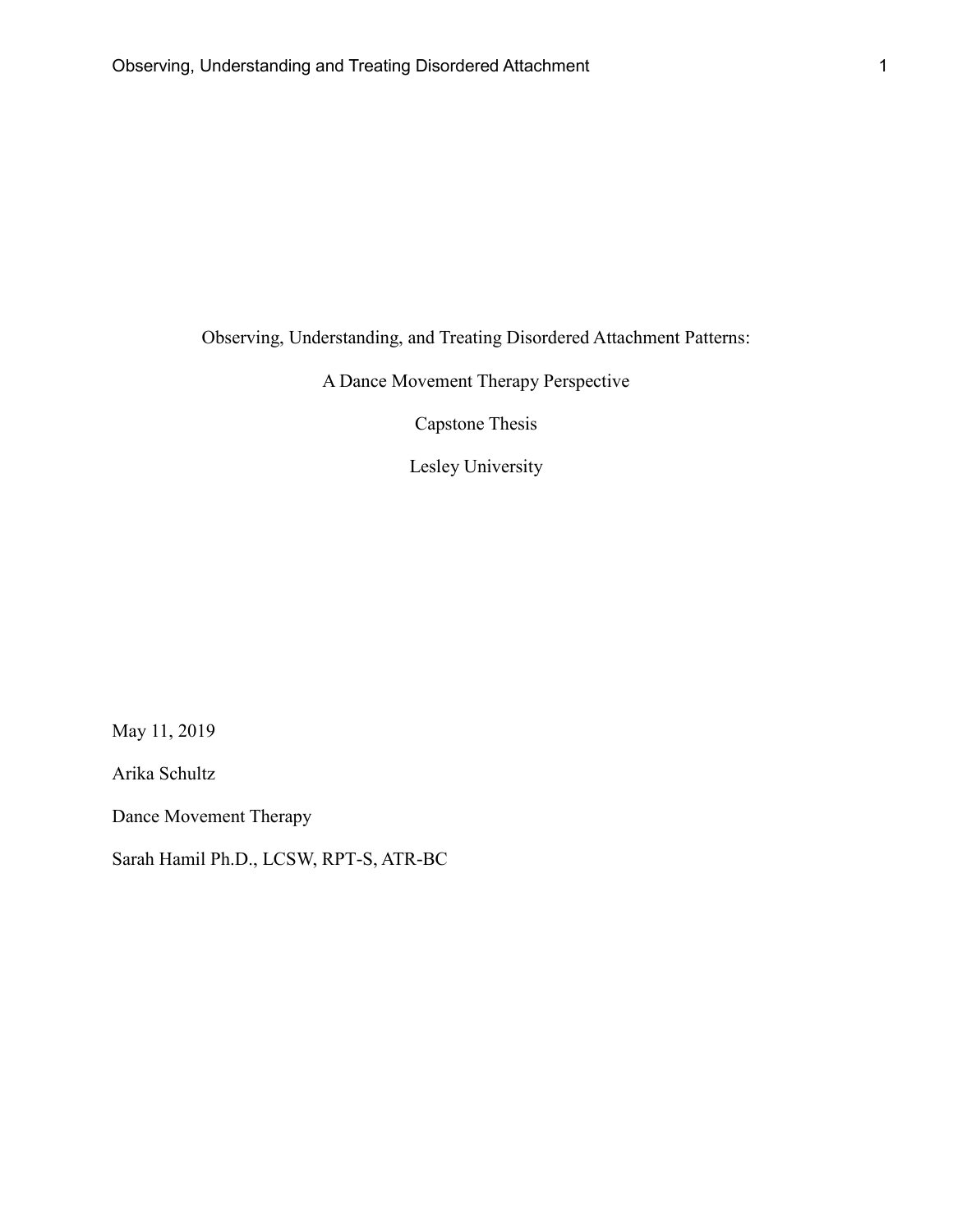# Abstract

This literature review discusses attachment patterns formed in infancy and its implications for early childhood development and later life functioning. The impact of attachment patterns on the quality of a child's interpersonal relationship, body action tendencies, emotion regulation and fear response patterns are explored. The attachment process as facilitator of these patterns is revealed as well as the disruption of healthy and adaptive attachment bonds as predictors of psychopathologies. Healthy neuropsychobiological development is shown to be facilitated by the nonverbal communications between the right brains of the mother-infant dyad. Mismatching in these nonverbal communications are shown to thwart the child's development. Nonverbal observation skills, assessment, and treatment utilized by dance movement therapists are discussed as uniquely tailored to the early intervention and treatment of attachment trauma.

*Keywords:* dance/movement therapy, attachment patterns, child development, trauma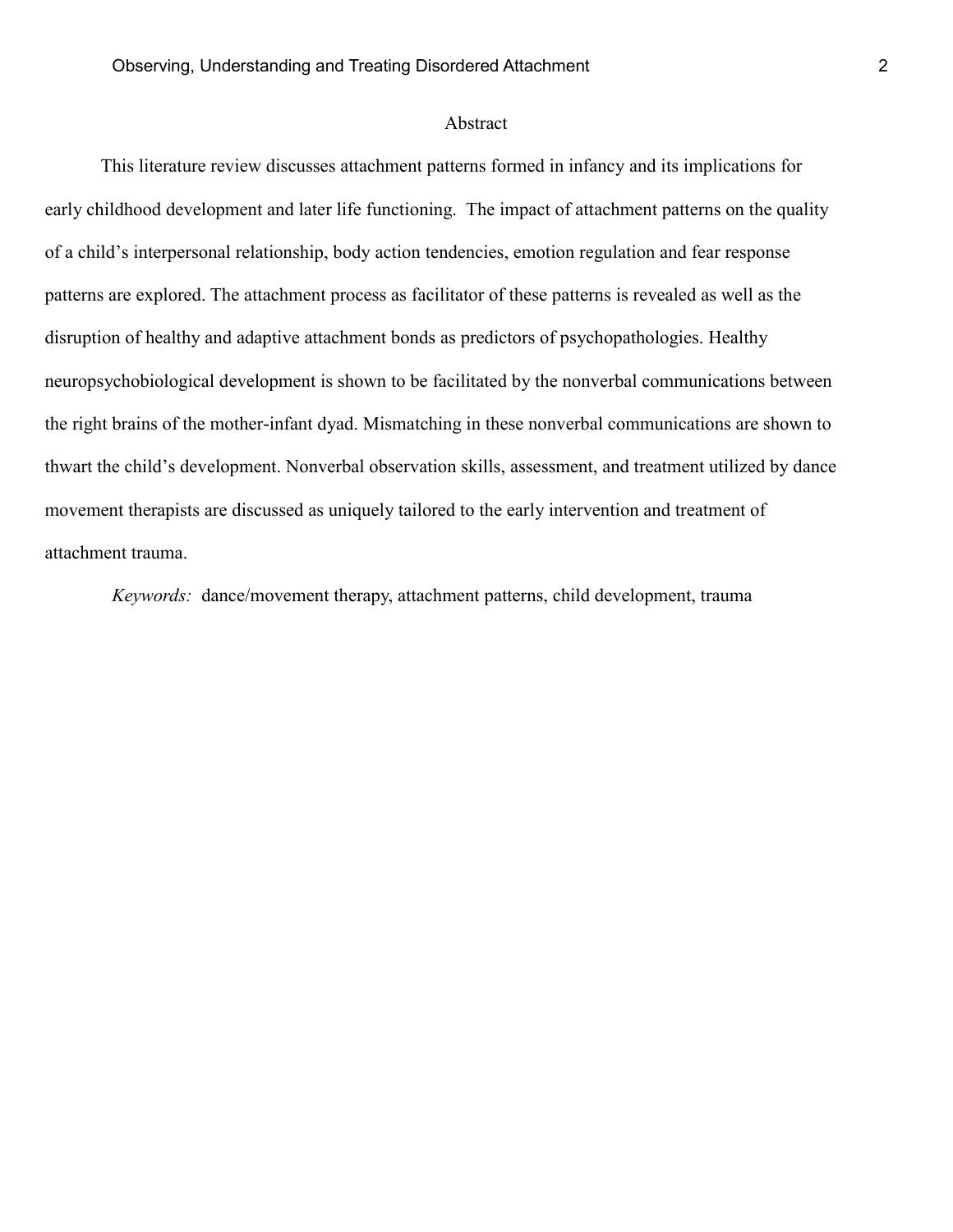# **Introduction**

Deepening our understanding of infant development is one of the "fundamental objectives of science" (Schore, 1994, p. 3). It is the very beginning of an organism's life that will set the stage for "every aspect of its internal and external functioning throughout the lifespan" (p. 3). With this in mind, we will discuss how our early attachment patterns impact later life functioning in the context of interpersonal relationship, body action tendencies, and regulatory capacity. We will see that "the disruption of healthy and adaptive attachment bonds may lead to "the many forms of emotional distress and personality disturbance, including anxiety, anger, depression, and emotional detachment" (Bowlby, as cited by Levy & Johnson, 2018, p. 2). Observation skills and assessment of attachment patterns will be discussed along with treatment interventions.

It is understood that "what happens from the fetal period until two years of age creates the blueprint that influences every system in the body," (Levine, 2007 p. 34) and that the damaging impact of disordered attachment is the root of developmental trauma. According to Levine (2007) "prenatal infants, newborns, and very young children are the most at risk to stress and trauma due to their undeveloped nervous, motor, and perceptual systems" (p. 8). This thesis will further explore the importance of a caregivers' ability to attune to and respond to the needs of their child during this critical period of development, and that, as Levine (2007) pointed out, "those who are traumatized in the fragile period during infancy carry the burden of trauma's imprint as a lifelong struggle..." (p. 17).

#### **Literature Review**

Attachment styles developed in infancy are understood to impact development across the life span (Siegel, 2012; Ogden, Minton & Pain, 2006). This critical inquqiry examines multiple perspectives in devlopement theory to articulate different attachment styles and further understand the impact of trauma on attachment. This informs dance movement therapy practice in the observation of early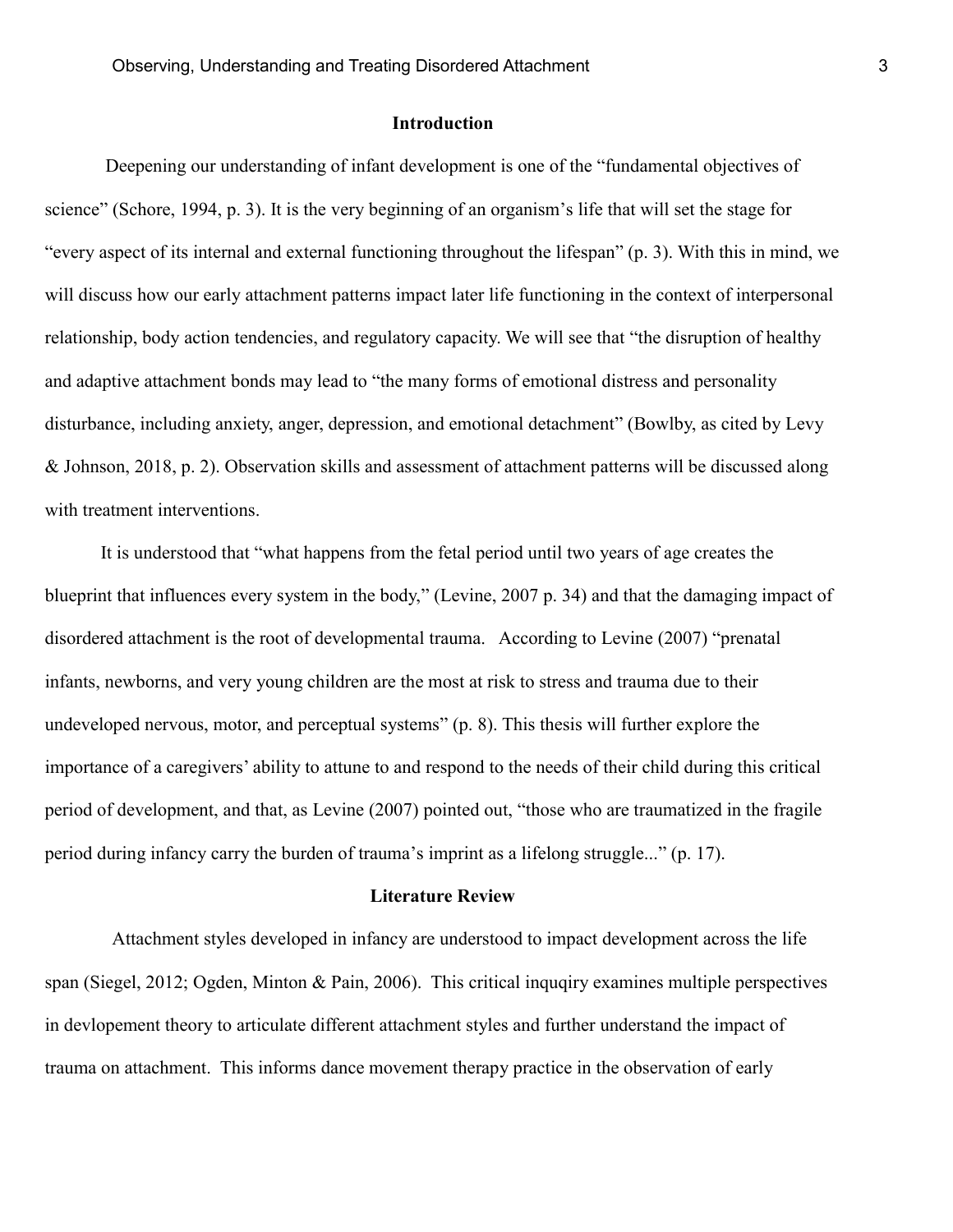attachment relationship, assessment and treatment across the life span. DMT as an effective modality in the treatment of disordered attachment is discussed and compared with evidence based, attachment focused, psychotherapeutic and body-oriented modalities of treatment.

# **Attachment**

Siegal (2012) explained attachment as, "an inborn system in the brain that evolves in ways that influence and organize motivational, emotional, and memory processes with respect to significant caregiving figures" (p. 91). He stated that this attachment system, being genetically programmed to ensure survival, "motivates" infants to seek proximity and establish communication with primary caregivers. Such communication is nonverbal, emotional, and establishes attachment patterns.

The attachment patterns developed in infancy usually remain, "relatively stable throughout the life span" (Ogden, Minton & Pain, 2006, p. 46). Furthermore, secure attachment is an achievement that will provide "the primary defense against trauma induced psychopathology" (Ogden, Minton & Pain, 2006, p. 47). It is understood that securely attached infants cry upon separation from their mother, often try to go after her, and they will initiate contact upon her return. They are observed reaching up to be held or molding their bodies to their mother. Once they are reassured by her presence and her gestures, they tend to return to play (Siegal, 2012).

Adults who have secure attachment histories will "seek proximity to others with no avoidance or angry resistance and can tolerate relational frustrations and disappointment" (Ogden, Minton & Pain, 2006, p. 48). They will seek comfort from others, are able to participate in coregulation, and they also possess the ability to self regulate. Body - action tendencies in this group tend to include congruence between body movement actions and internal emotional states.

Levine (2007) stated that "without the playful interactions of an unstressed, mentally attuned, and emotionally stable caregiver, healthy attachment simply does not occur" (p. 36). Mothers with histories of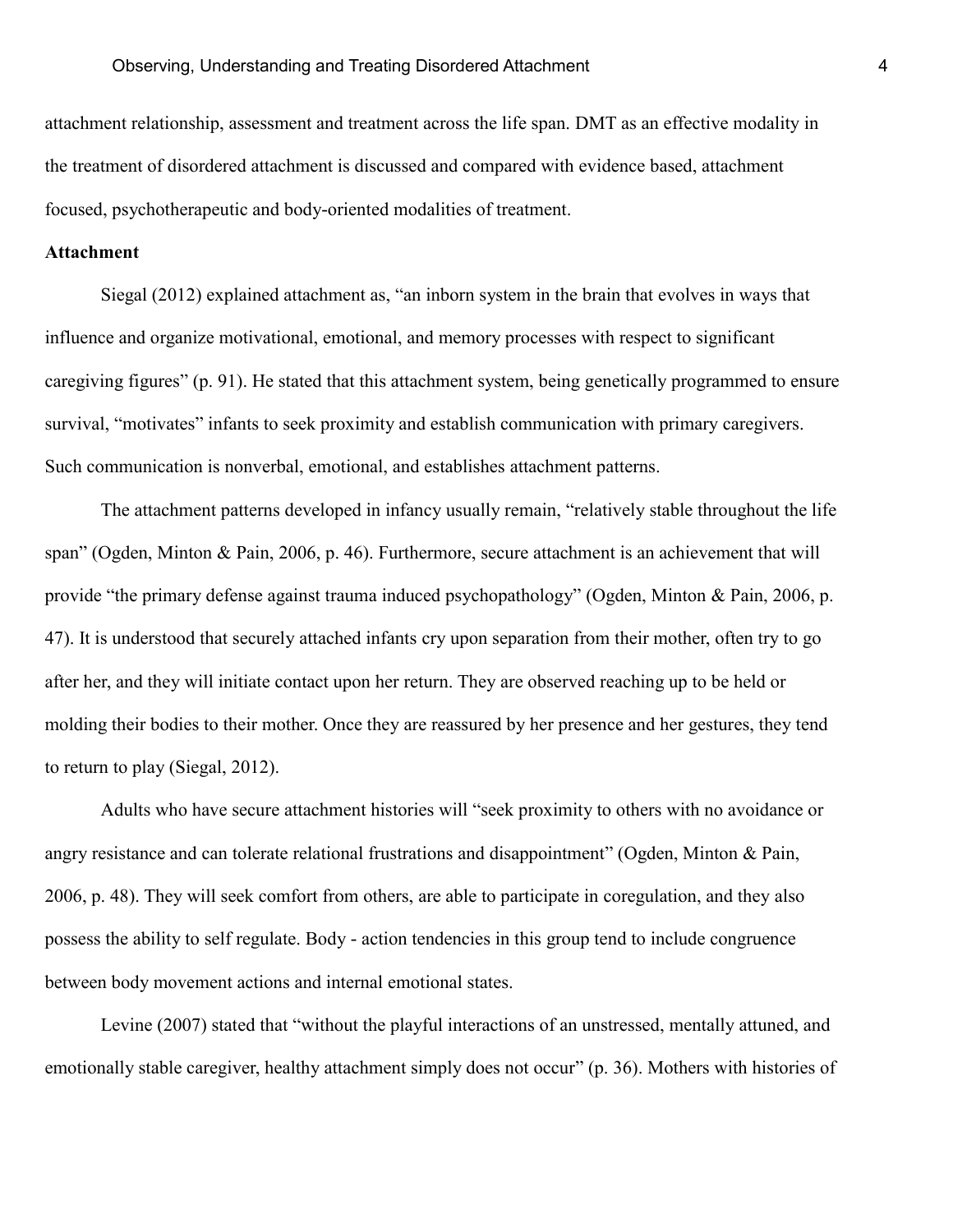abuse and trauma face a particular challenge in establishing secure attachment with their infants. Mothers with histories of abuse have been found to be more likely to engage in abusive behaviors toward their children than mothers without an abuse history (Bert, Guner & Lanzi, 2009). Intergenerational transmission of abuse occurs when parents adopt their parents' abusive style and repeat the cycle with their own children. The continuation of the pattern has been coined the "cycle of abuse" (Ben Shlomo & Ben Haim 2017). Walker, (1999) points out that "survivors of abuse enter parenthood at different points in the resolution of their own suffering and depending on this and on the extent of the effects, they experience parenting differently" (p. 282). A lack of resolution of parents' traumatic experiences may lead to "confusion and disorganization in the process of bonding between themselves and their children" (Doucet & Rovers, 2010, p. 97). A mother's stress level has also been shown to impact her ability to recognize and respond to her baby's cues (Sossin & Birklein, 2006).

Mothers of insecure-avoidant infants "actively thwart or block proximity seeking behavior of the infant, responding instead by withdrawing or even pushing the child away. These mothers appear to have a general distaste for physical contact except on their terms and may respond to the infant's overtures with wincing, arching away, or avoiding mutual gaze" (Ogden, Minton & Pain, 2006, p. 48). Behaviors observed in infants who have anxious/avoidant attachment patterns include unemotional responses to their mothers. They may fail to cry when their mother leaves and are indifferent when their mother returns to the room (Siegal, 2012).

As adults, children with insecure-avoidant attachment patterns often develop a "dismissive stance" towards the importance of attachment in relationship. They may "distance themselves from others, undervalue interpersonal relationships, become self-reliant, and tend to view emotions with cynicism" (Ogden, Minton & Pain, 2006, p. 49). An adult with insecure-avoidant attachment may "withdraw under stress and avoid seeking emotional support from others…. they may find dependence frightening or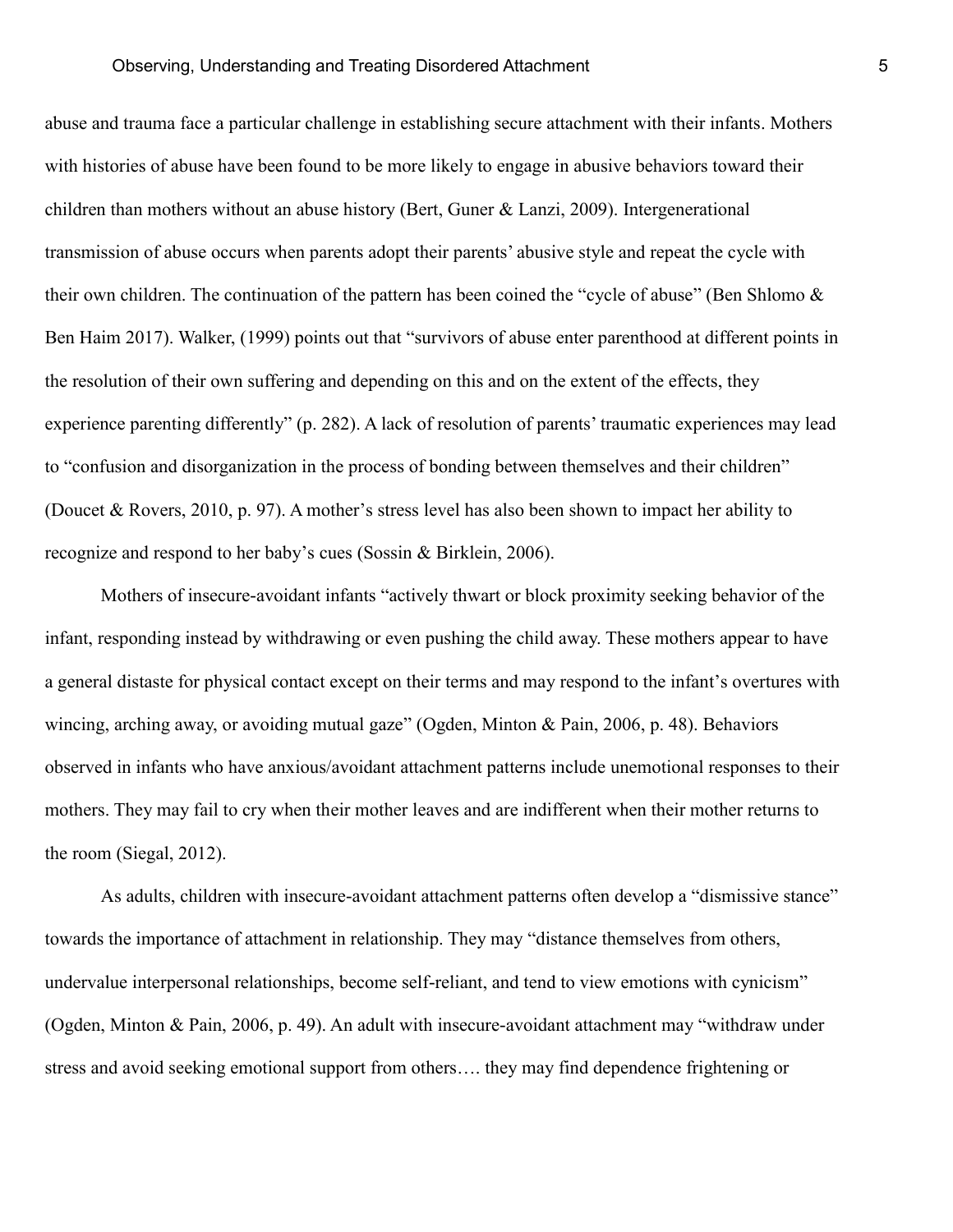unpleasant and avoid situations that stimulate attachment needs" (Ogden, Minton & Pain, 2006, p. 49). Persons with insecure-avoidant attachment patterns' body action tendencies will vary. They might have high or low muscular tonicity and/or rigidity. Adults with this attachment pattern might be more comfortable with defensive movements rather than reaching out or moving toward. They may avoid eye contact, withdraw or become passive and demonstrate an overall lack of emotion. A sensorimotor approach to therapy with these clients would include, "somatic interventions that strengthen interactive regulation and social engagement (reaching out, seeking proximity, eye contact.) (p. 49).

Mothers of infants with insecure ambivalent attachment patterns are observed to be "inconsistent and unpredictable" (Ogden, Minton & Pain, 2006, p. 48) in their responses to the infant. They may either over-arouse, stimulating the infant when they need to down regulate, or fail to help the infant engage when stimulating interaction is needed. These mothers are often preoccupied with their own emotional needs and fail to respond to the infants' needs. With such inconsistency in availability they may at times allow proximity and closeness and sometimes not. The child's somatic and affective communications are often not met with an appropriate, reliable or consistent response (Ogden, Minton & Pain, 2006).

Insecure ambivalent attachment patterns are observed in infants that appear wary or distressed. They may stay close to their mothers and appear preoccupied with her, but they will not take comfort in her presence. They become very upset when their mothers leave but are not put at ease by their return and fail to explore upon reunion. They appear to simultaneously seek renewed contact with their mothers while resisting their efforts to soothe them (Siegal, 2012).

Ogden, Minton, and Pain (2006) report that adults with insecure-ambivalent attachment histories often become "preoccupied with attachment needs, overly dependent on others, and might have a tendency toward enmeshment and intensity in interpersonal relationships, with a preference for proximity" (p. 50). Body action tendencies that develop tend to be more congruent than other attachment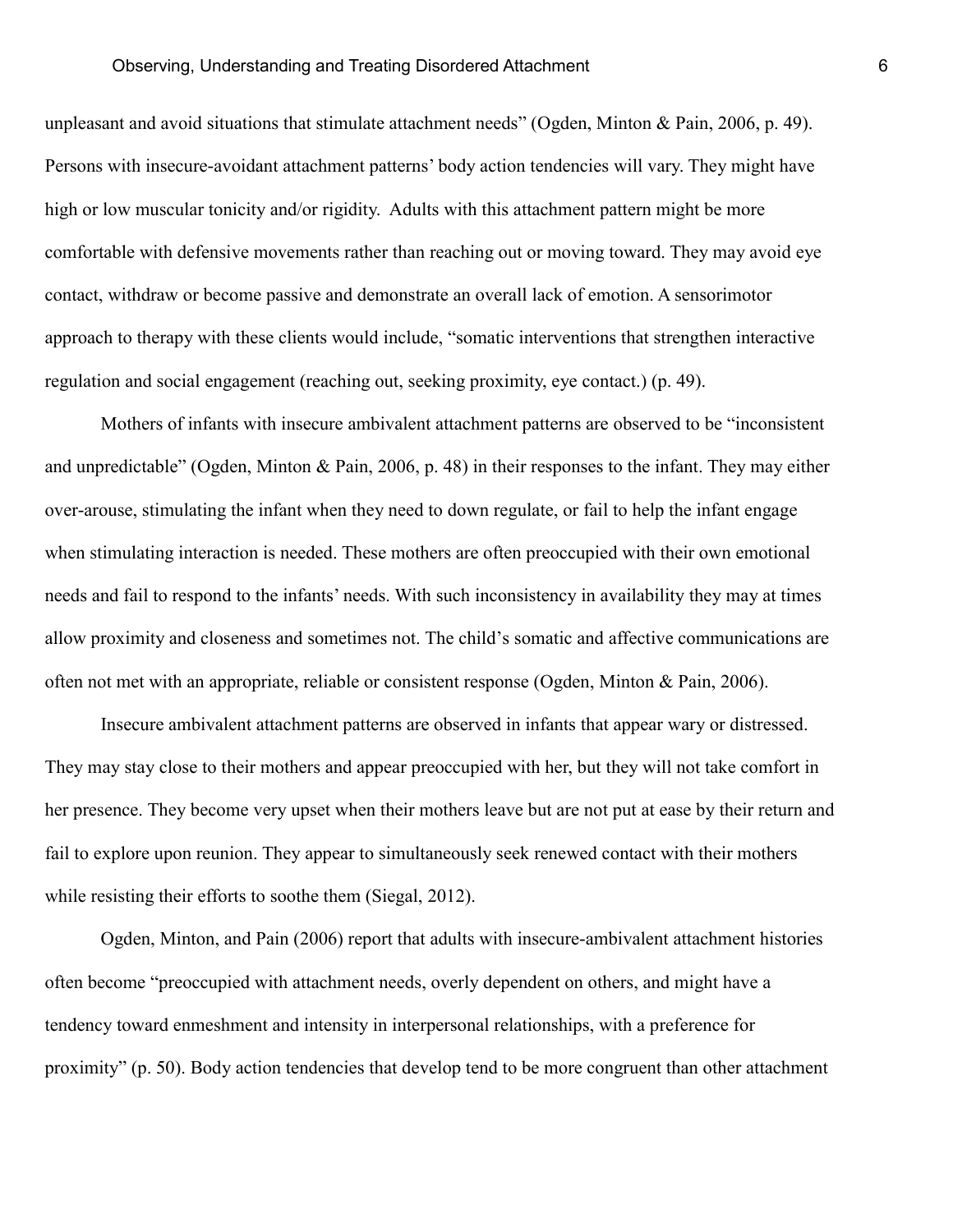patterns in terms of their emotional states and physical movements. Their behavior however is often dysregulated and uncontained. Their actions appear to be serving the often frantic need to discharge energy associated with states of high arousal rather than the achievement of specific goals. According to the authors it is essential that this population learn to regulate high emotional and physiological states. Additionally, dysregulated and non-directional movements must be replaced with purposeful directional and goal-oriented action.

Siegel (2012) explained that organized forms of insecure attachment are adaptations to the particular patterns of their caregiver's communications. Ogden, Minton, and Pain (2006) pointed out that while "insecure patterns...contain clear deficits…. they, like secure attachment, are considered to be relatively adaptive and organized and predict future capacity for more or less adaptive behaviors" (p.48). Seigel (2012) observed that children with insecure attachment are "less likely to result in compromises to mental health in later development than disorganized forms" (p. 97).

Mothers of infants with disorganized/disoriented attachment patterns are described as either frightening or frightened (Ogden, Minton & Pain, 2006). They may exhibit patterns or actions that include "looming behaviors, sudden movements, sudden invasion or attack postures (or) backing away, exaggerated startle response, retraction in reaction to the infant, a fearful voice or facial expression" (p. 51). The authors stated that this type of mother may also elicit reassurances from the child often placing the child in the position of having to take care of their own unmet needs. In response to their crying infant mothers may exhibit disoriented behaviors that may include wandering about in a spell like or dazed manner. Intrusiveness is observed and may include such behaviors as, "pulling the child by the wrist, mocking and teasing, or withholding a toy" (p. 51). Some mothers who withdraw may fail to greet the infant, avoid eye gaze and interaction. Mothers of infants with this attachment pattern may also incite abrupt state switches and fail to provide interactive repair.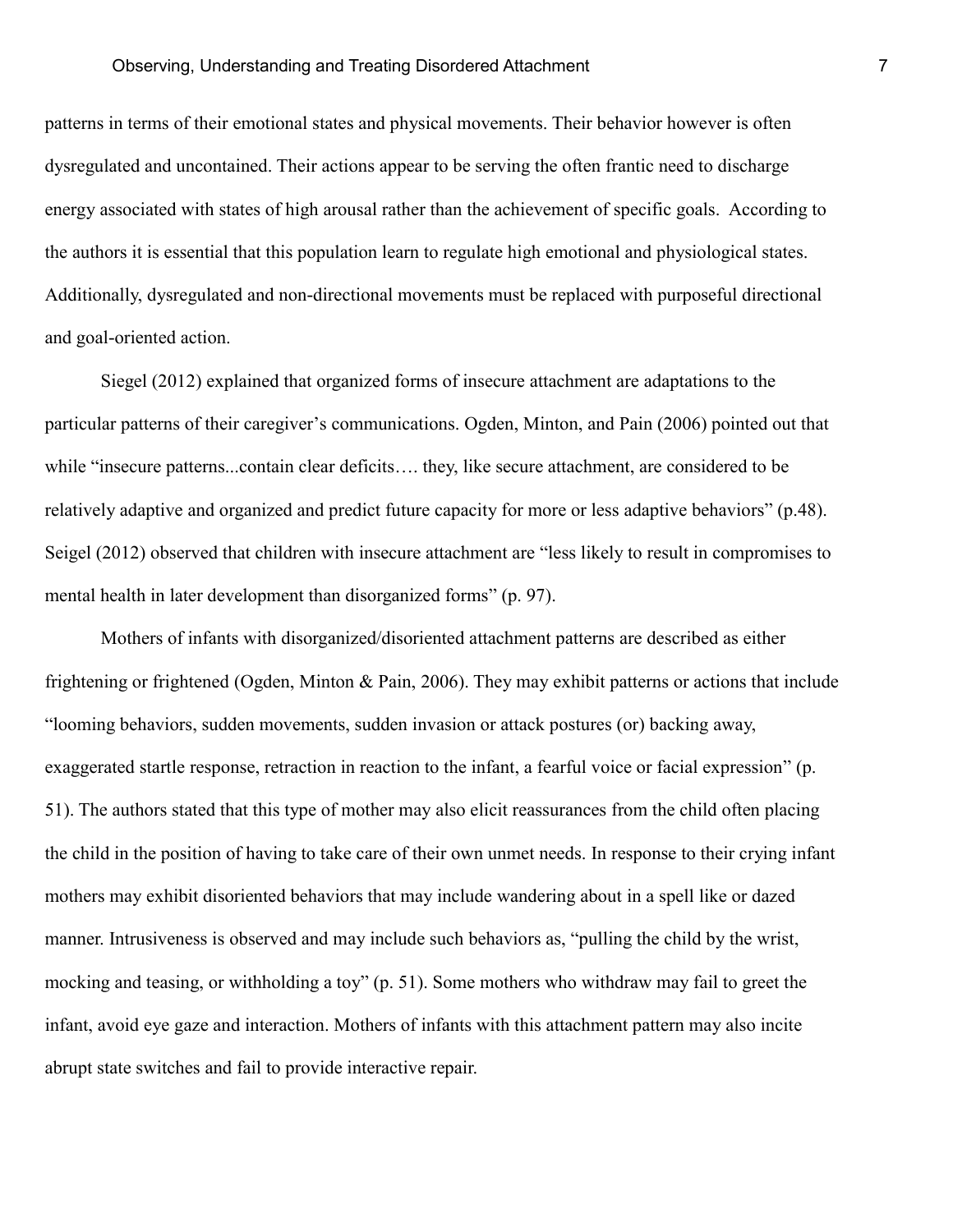Infants with disorganized attachment patterns present with disorganized and/or disoriented behaviors in the parent's presence. It is observed that infants may "freeze with a trance-like expression, hands in air; may rise at parent's entrance, then fall prone and huddled on the floor; or may cling while crying hard and leaning away with gaze averted" (Siegal, 2012, p. 99). This behavior is indicative of the child's effort to communicate with caregivers being met with repeated failure. Body action tendencies that develop with disorganized attachment patterns may include any of the following seven categories of behavior:

> 1.) Sequential contradictory behavior; for example, proximity seeking followed by freezing, withdrawal, or dazed behavior.

2.) Simultaneous contradictory behavior, such as avoidance combined with proximity seeking

3.) Incomplete, interrupted, or undirected behavior and expressions, such as distress accompanied by moving away from the attachment figure.

4.) Mistimed, stereotypical, or asymmetrical movements, and strange, anomalous behavior, such as stumbling when the mother is present and there is no clear reason to stumble.

5.) Movements and expressions indicative of freezing, stilling, and "under water" actions. 6.) Postures that indicate apprehension of the caregiver, such as fearful expressions or hunched shoulders.

7.) Behavior that indicates disorganization or disorientation, such as aimless wandering around, labile affect, or dazed, confused expressions. (Ogden, Minton & Pain, 2006 p. 52)

The infant with a disorganized form of attachment has been presented with an unsolvable problem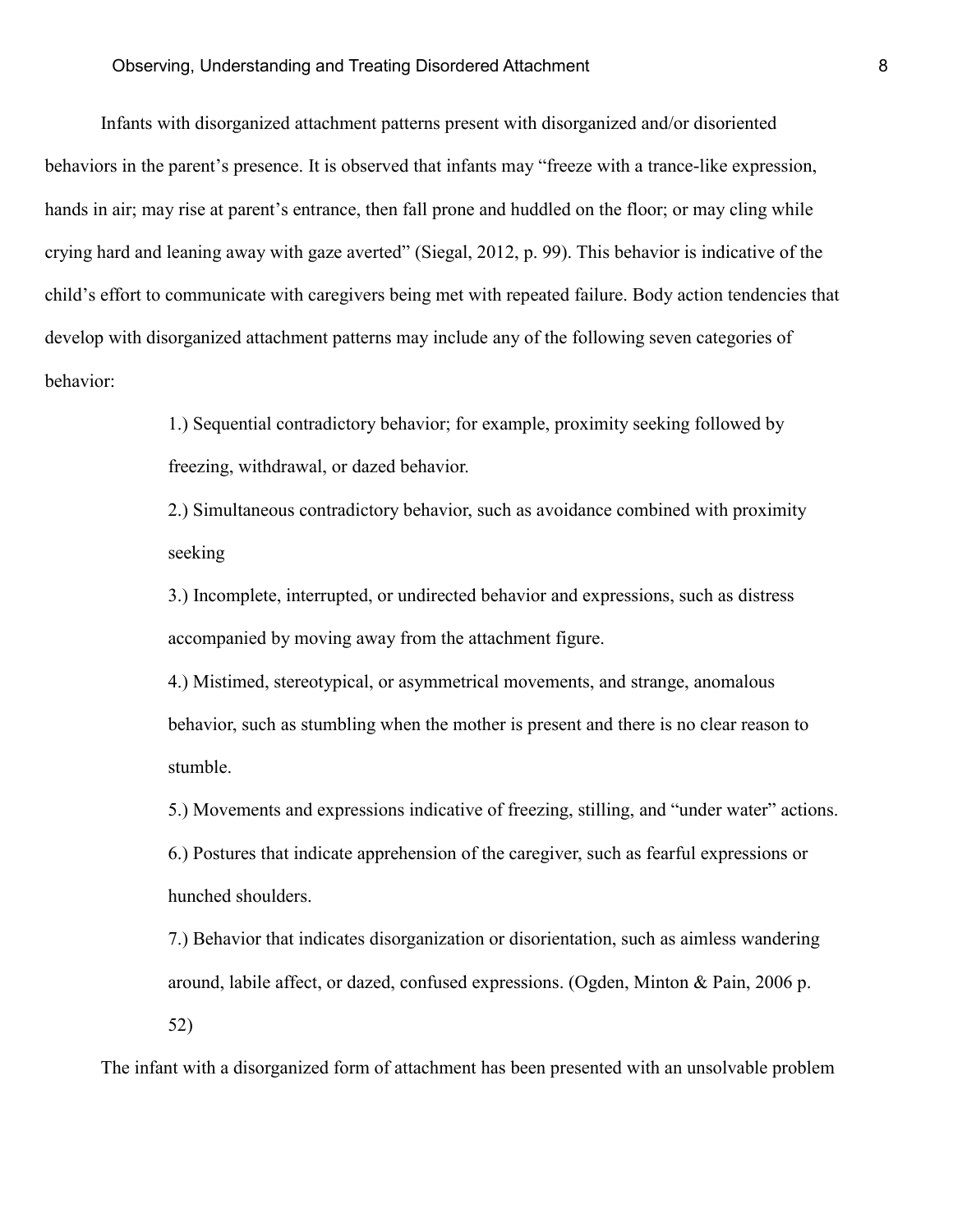(Siegal, 2012). He is unable to achieve attachment for "when the parent is the source of fear and disorientation, it is impossible for the child to achieve an organized, effective adaptive state" (p. 104). When the infant's defense systems and attachment systems are simultaneously or sequentially engaged the infant's inability to achieve adaptive behavioral patterns damage physical, emotional and mental development. These infants become children with "attention difficulties, hyperactivity, eating difficulties, and often develop learning, mood, and conduct disorders" (Levine, 2007, p. 310). If untreated, children with disorganized attachment patterns are often diagnosed with personality disorders as adults (Fisher, 2014).

## **Attunement**

Attunement can be thought of as "bringing into harmony" or a feeling of "being at one with another being" (Kossak, 2009, p. 15). The psychologist Richard [Erskine \(1998\)](https://www-sciencedirect-com.ezproxyles.flo.org/science/article/pii/S019745560800083X#bib16) defined attunement as "kinesthetic and emotional sensing of others – knowing their rhythm, affect and experience by metaphorically being in their skin, and going beyond empathy to create a two-person experience of unbroken feeling connectedness by providing a reciprocal affect and/or resonating response" (as cited by Kossak, 2009, p. 15). Kossak further explained attunement as, "as a felt embodied experience that can be individualistic as well as communal, that includes a psychological, emotional, and somatic state of consciousness." Such states of attuned consciousness between people requires 'mutual empathy' supporting what Jordan (2009) called a 'growth fostering relationship.' A mother's sensitivity to her infant's signals are vital to engaging the baby in the mutuality of an attuned relationship. Further capacity to engage in relationships with mutual empathy rely on the quality of this first relationship. The therapeutic relationship offers the opportunity to foster 'therapeutic attunement' (Kossak, 2009) that may support the development of a corrective therapist-client attachment pattern.

The infant's secure attachment requires that her internal world be perceived and understood by her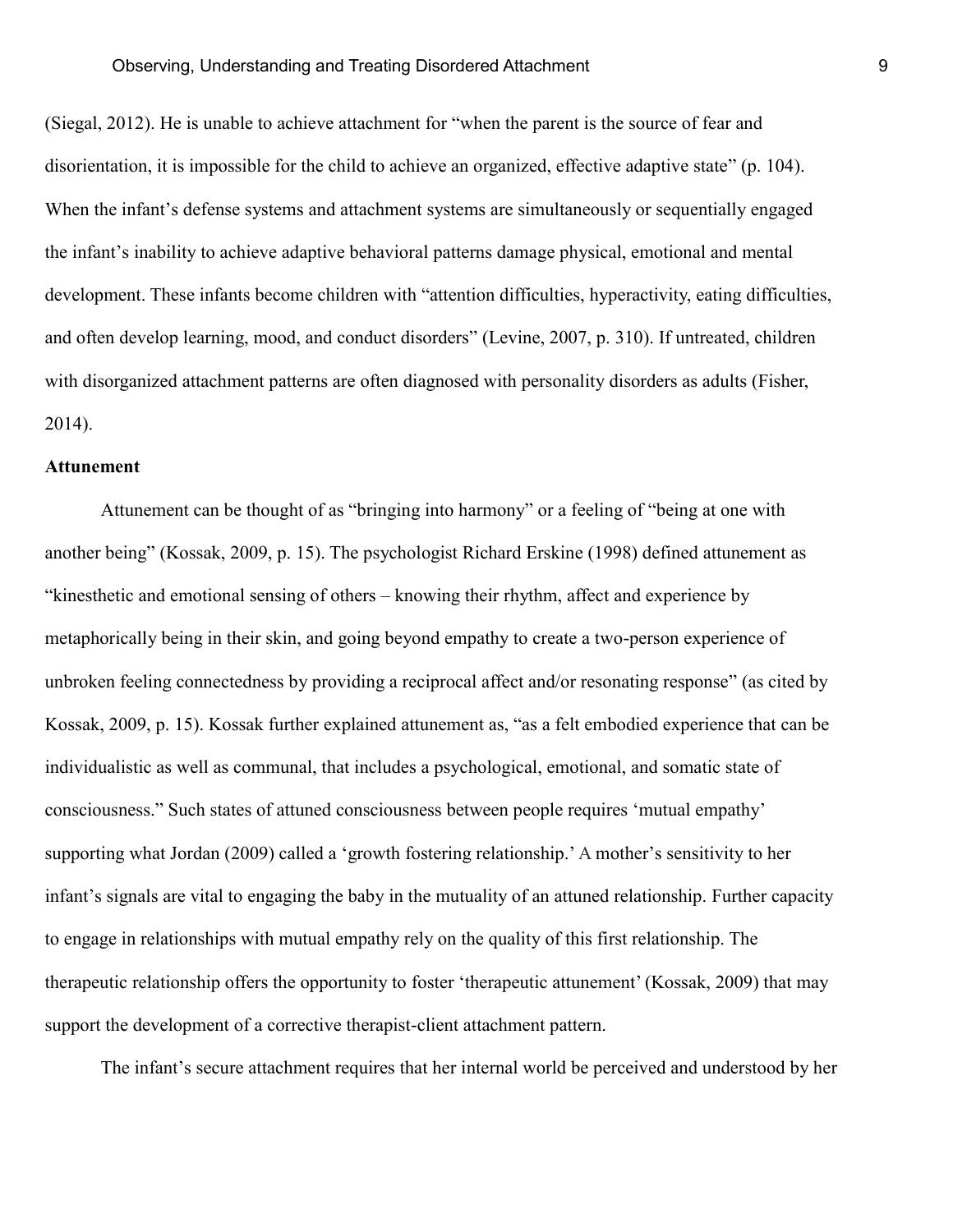mother, and that she is responded to by her mother with timing and effectiveness (Siegal, 2012). Siegel explained attunement as "the alignment of states of mind in moments of engagement, during which affect is communicated, via facial expression, vocalizations, body gestures, and eye contact" (p. 94). Affect attunement he stated occurs when an individual has the experience of 'feeling felt,' when the "emotional expression of each member of a pair is contingent with that of the other" (p. 94).

Harvey (1995) discussed attunement as a rhythmic match between the parent and child. He highlighted the works of Meekums (1991) which include 'molding' and 'interactive synchrony' (p. 169). Molding refers to the ways in which the parent-child's bodies shape to fit or not fit in relation to each other. That is, are their shapes complimentary or attuned to each other? Interactive synchrony involves the matched timing of gestures and postures. The therapist will observe if the parent and child share the same rhythmic movements. It has been shown that increased molding and interactive synchrony is associated with improved parent – child relationship. Without a match in their rhythm Harvey maintained, "the child's capacity for empathy and ability to share feelings is compromised at the body level" (p. 170).

Kossak (2009) discussed 'embodied empathy' as a body awareness and a wisdom or knowing. 'Embodied attunement' is seen when the mother responds to and matches the movement and rhythm qualities of her infant or young child, and they are comfortable and at ease. Infant or young children will become thwarted by movement patterns that "clash" with their own. Levy (2005) points out that, "when parenting figures are unable to adapt their personal movement preferences to synchronize and/or harmonize with the child's, the child may become hampered in his or her psychodynamic growth" (p. 129).

#### **Developmental Trauma**

Fisher (2014) maintains that disorganized patterns of attachment are most often associated with neglect. She stated that, without the support of a regulating mother the child is "alone in the midst of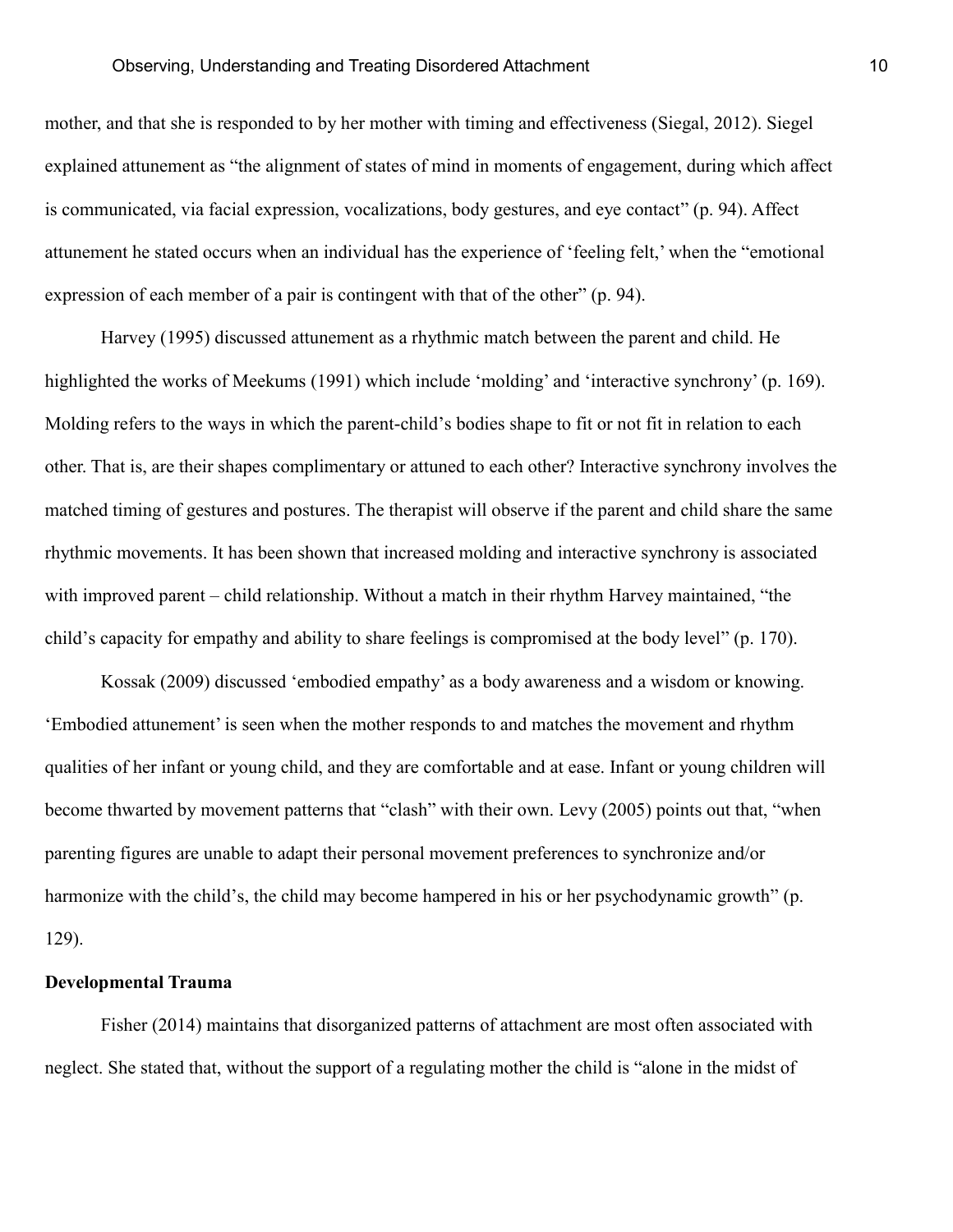ongoing, daily eruptions of his own powerful emotions" (p. 7). The result of early life without alignment, recognition, soothing, rocking, singing, and rhythmic attunement as a source of regulation and comfort, the baby, is denied the opportunity to develop a sense of mother/other or a sense of baby/self. Awareness of the self and other is established within attachment processes and therefore the development of empathy. Affect regulation, Fisher maintained, is the most important accomplishment of the first three years of life but does not organize in those with developmental trauma. The regulation of an infant's affective state is the prerequisite for the child's felt sense of and awareness of their very existence. The 'self' and the recognition of and the reality of the 'other,'simply fails to develop with these children.

Fisher (2014) described children with developmental trauma as 'out of sync' rhythmically. Sensory input is the child's first language and the quality of touch, and the feeling of being held, rocking and swaying in rhythmic song and vocalities of the infant's caregiver facilitate the infant's brain development. Fisher reports that her experience treating developmental trauma with neurofeedback indicates that the brain receives input in a rhythmic fashion. The child with developmental trauma will likely have a disturbed sensory integration system, as evidenced by sensitivities to sensory input including touch, bright lights and loud noise. Deficiencies in motor coordination and spatial awareness are observed and learning disabilities may develop. Fisher maintained that without intervention empathy fails to develop and social cues often go unnoticed, which will impact the ability for these children to form functional relationships. She asserts that children who have expereinced developmental truama are often diagnosed with personality disorders as adults.

#### **Memory Development and Trauma**

The infant is born with an overabundance of neurons and few synaptic connections. The facilitation of synaptic connections occurs within attachment system processes. The early securely attached interpersonal relationship helps the immature brain use the mature functions of the parent's brain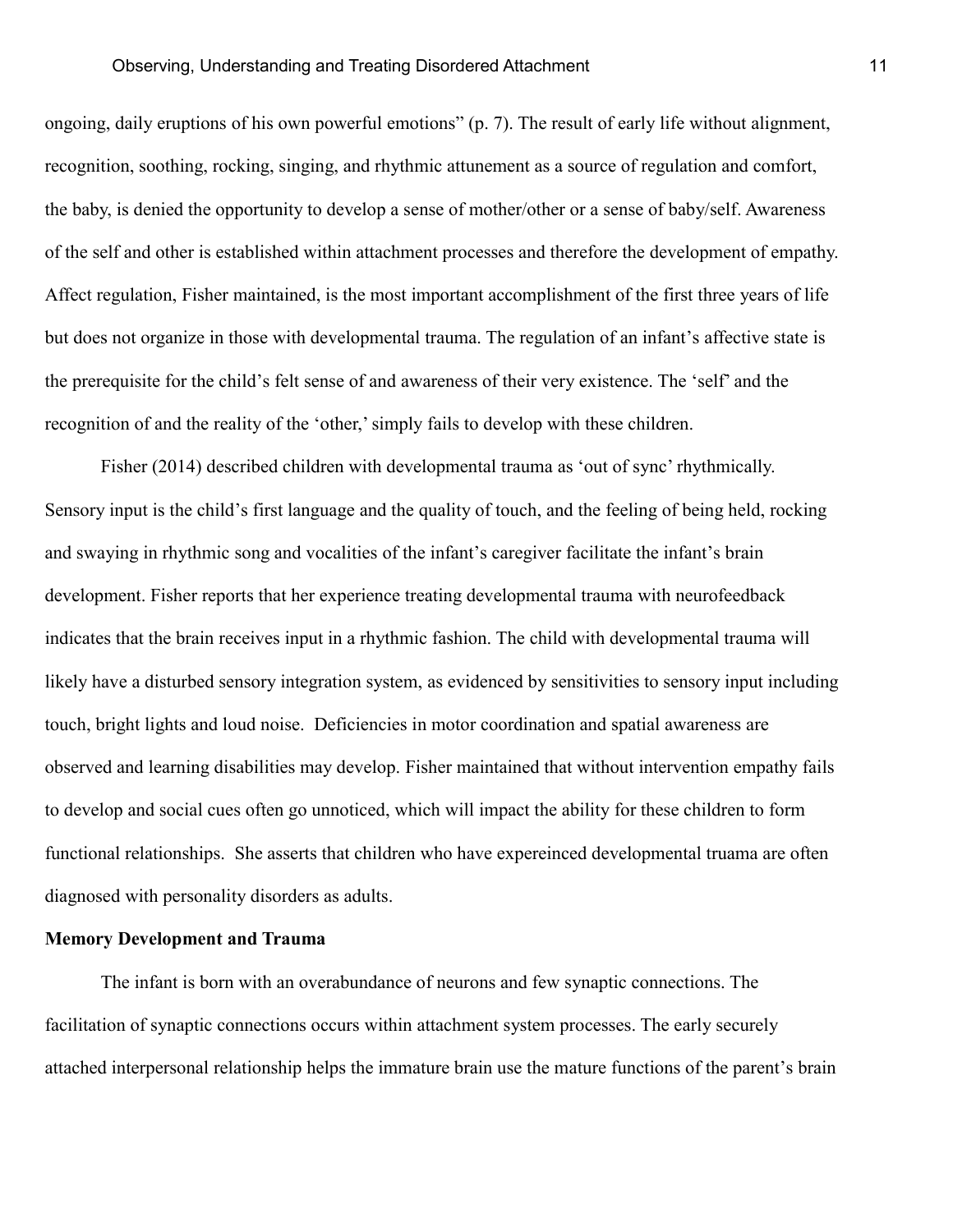to organize its own process. During the critical period of infancy, developmental overpruning occurs in those infants who experience overwhelming and chronic stress. The developing neocortex and limbic system are underdeveloped due to the overproduction of and release of stress hormones and the death of critical neurons (Siegal, 2012, p. 113).

Implicit learning during the first year of life, Siegal (2012) stated, becomes "deeply encoded," shaping the child's "architecture of the self." Memory processes support the synaptic connections and neural pathways that give structure to the developing brain. Implicit memory involves the nonverbal aspects of our experiences, as opposed to explicit memory, which Siegal explained is "the layer of memory that during recall is coupled with an internal sensation of remembering" (p. 56). Explicit memory includes autobiographical and semantic representations. It is verbally accessible and requires focal, conscious attention for encoding and retrieval. Implicit memory is not verbally accessible and does not require conscious focal attention to be encoded or retrieved. Implicit memory includes "perceptions, emotions, bodily sensations, and behavioral response patterns" (p. 54).

The implicit memory encoding of a child's attachment patterns experienced in the first year of life lays the foundation for development of the second-year explicit encoding. Explicit memory becomes present at about the first year of life. Prior to that, the infant and young child learns through implicit or body memory solely and "by a child's first birthday, these repeated patterns of implicit learning are deeply encoded in the brain" (Siegal, 2012, p. 54). Children develop their internal witness, that is, awareness of the self through memory encoding processes. As Siegal stated, "our internal sense of who we are is shaped both by what we can explicitly recall, and by the implicit recollections that create our mental models and internal subjective experience of images, sensations, emotions and behavioral responses" (p. 71).

Siegel (2012) pointed out that the infant who becomes securely attached has had the repeated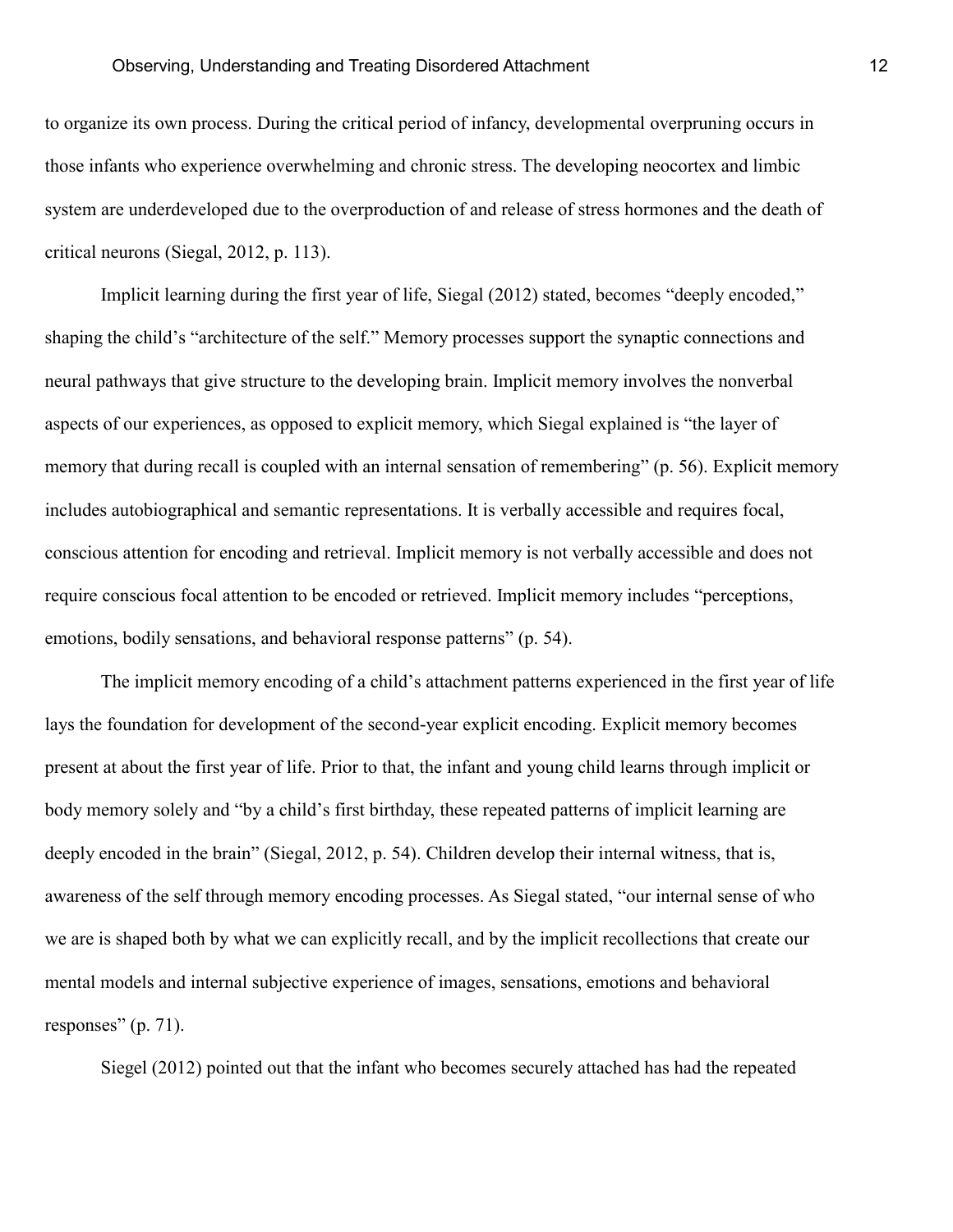experience of nurturing, perceptive, sensitive, and predictable caregiving responses from her mother that has become encoded implicitly in her brain and body. The less fortunate infant who develops insecure, or worse, a disorganized, attachment pattern, has experiences that are inconsistent or frightening and which become encoded as implicit/body memory. Siegal described this process of developing the self, as the "heart of implicit memory," and that which shapes "the growing child's architecture of the self" (p. 55).

Ogden, Minton and Pain (2006) reported that traumatized clients often present with symptoms rather than with coherent verbal stories. Because traumatic memory consists largely of reactivated, nonverbal memories, "these memories are split off from conscious awareness and stored as sensory perceptions, obsessive thoughts, and behavioral reenactments…. inaccessible to verbal recall, they typically remain unintegrated and unaltered by the course of time" (p. 234). Schore (2019) stated that these, "relational traumatic experiences are stored in imagistic procedural memory of the visuospatial right hemisphere, the locus of unconscious implicit and autobiographical memory" (p. 48).

#### **Regulation Theory**

Regulation Theory, developed by Allan Schore, is "an interpersonal neurobiological model of the development, psychopathogenesis, and treatment of early forming emotional core of the subjective self (Schore, 2019, p. 56). It is, "commonly understood that the left brain is associated with logic, cause-effect reasoning, verbal processing, and linear thinking, while the right is associated with nonlinear, holistic (big-picture) thinking, intense emotion, body sense, social awareness, and nonverbal communication" (Wylie, 2004). The development of the right brain precedes the development of the left and is facilitated by and dependent upon the attachment relationship (Schore, 2019; Siegel, 2012).

Attachment processes facilitate the development of the right brain, which is responsible for the regulation of affect and stress for the rest of the life span (Schore, 2019). The attuned mother will provide "well-modulated socioaffective stimulation," facilitating "the growth of connections between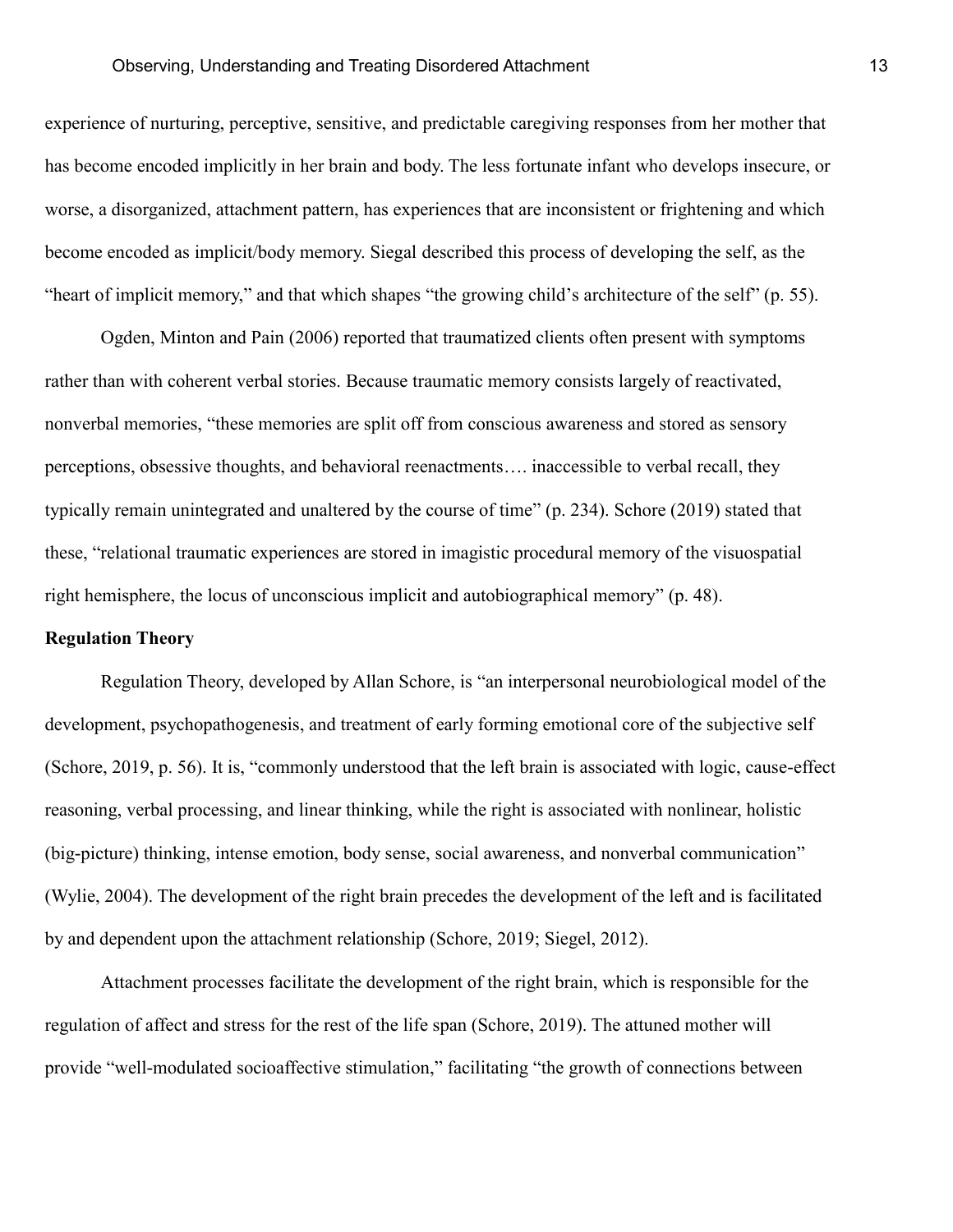cortical limbic, and subcortical limbic structures that neurobiologically mediate self-regulatory functions" (Schore, 1994, p. 33). Studies show that the organization of the right brain (which precedes the development of the left) and assembly of limbic-autonomic circuits occur in a very specific pattern (Schore, 2019). This pattern Schore reported is as follows:

At 2-3 months, the right basolateral amygdala, which densely connects with higher cortical areas, begins a critical period of growth, initiating the infant's burgeoning intersubjective functions. From 3 to 9 months, the anterior cingulate- a corticolimbic structure associated with responsivity to social cues-comes online, giving the infant even greater capacities for intersubjectivity and for receiving nonverbal communications of a "good enough" caregiver interactive regulation. From 10-12 months of age, the regulatory center in the orbitofrontal cortex, the attachment executive control system, begins its developmental growth period, which spans until the end of the second year. With optimal relational experiences, the vertical axis that connects the right orbitofrontal cortex with subcortical areas is well developed, allowing the right orbitofrontal cortex to regulate (and be regulated by) the right amygdala. (p. 67)

Through visual-facial, auditory-prosodic, and tactile-gestural affective communications, the mother regulates the infants developing central and autonomic nervous systems Schore (2019). Schore identified 'mutual gaze' as critical to the development of the synaptic connections of the occipital cortex. Research data he stated, indicates that the "future capacity to process social information expressed in face-to-face communications…..is dependent on caregiver-infant eye contact and visual gazing…..how often and in what contexts the mother and infant spontaneously look (and not look) directly at each other is of key importance"(p. 35).

Auditory-prosodic communications include, 'infant-directed speech' or 'motherese,' which Schore (2019) reports is "essential to the development of the infant's right temporal areas, and the burgeoning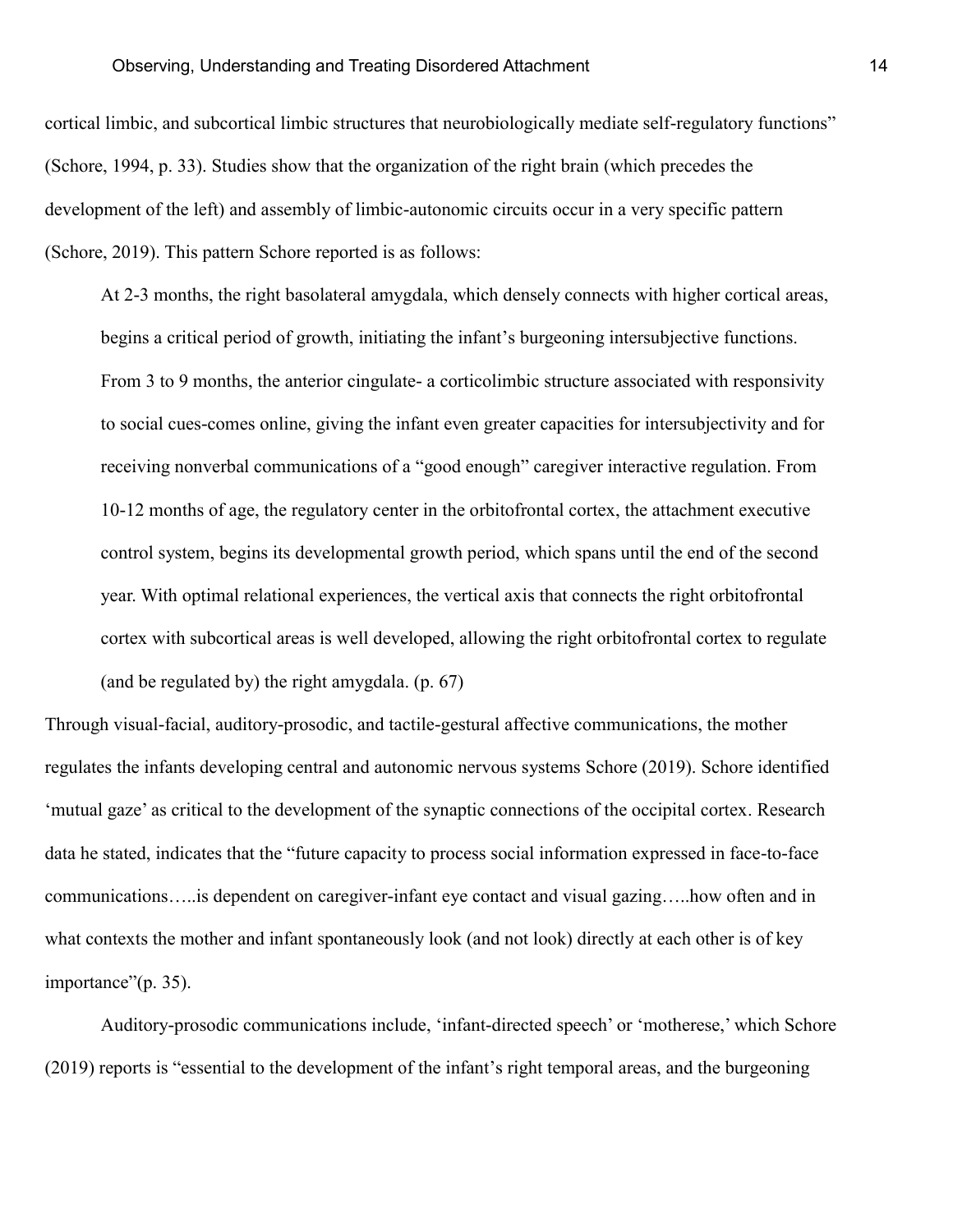ability of reading the emotional tone of voice of others" (p. 36). Motherese as opposed to adult- directed speech is a "vocal expression of emotion to infants, is higher in pitch, has a wider pitch range, and exhibits exaggerated pitch contours. In addition, it is shorter, slower, and separated by longer pauses" (p. 36).

Tactile-gestural communications within the mother-infant dyad include "left sided cradling," which is stated to be more "direct and immediate." Schore (2019) points out that the infant and mother create a system of "touch synchrony," in which communication and regulation of emotion occurs. Schore maintained that touch is the first medium of communication and that affectionate touch is needed for healthy right hemisphere development. Fischer (2014) reported that "the development of the infant's cerebellum depends mostly on security, consistency, and rhythmicity of his parent's holding" (p. 22).

Infant health assessments that include observation of early attachment patterns and early intervention during critical periods of heightened brain plasticity is a critical need. Furthermore, such "assessments of infant mental health in the first and second year must be relational and need to utilize nonverbal, bodily based measures of early forming right brain intersubjective affectivity and not later forming left brain language-based measures" (Schore, 2019, p. 83).

#### **DMT Observation and Intervention**

Tortora (2010) highlighted the eight nonverbal communications of emotion as observed by those trained in nonverbal assessment. The therapist will pay attention to the *Quality of eye gaze* and notice if, how, and when eye contact is made, and how long the gaze is maintained. The therapist will note the qualities of the gaze, including its intensity, whether or not it is frozen or transfixed, and/or if it is wandering or avoidant. As for *Facial expressivity,* the therapist will assess the congruence of affect and overall behaviors. The overall "feeling tone" the facial expression presents to their partner is noted. The dyad's *Use of space* and spatial pathways are observed, specifically how the partners approach each other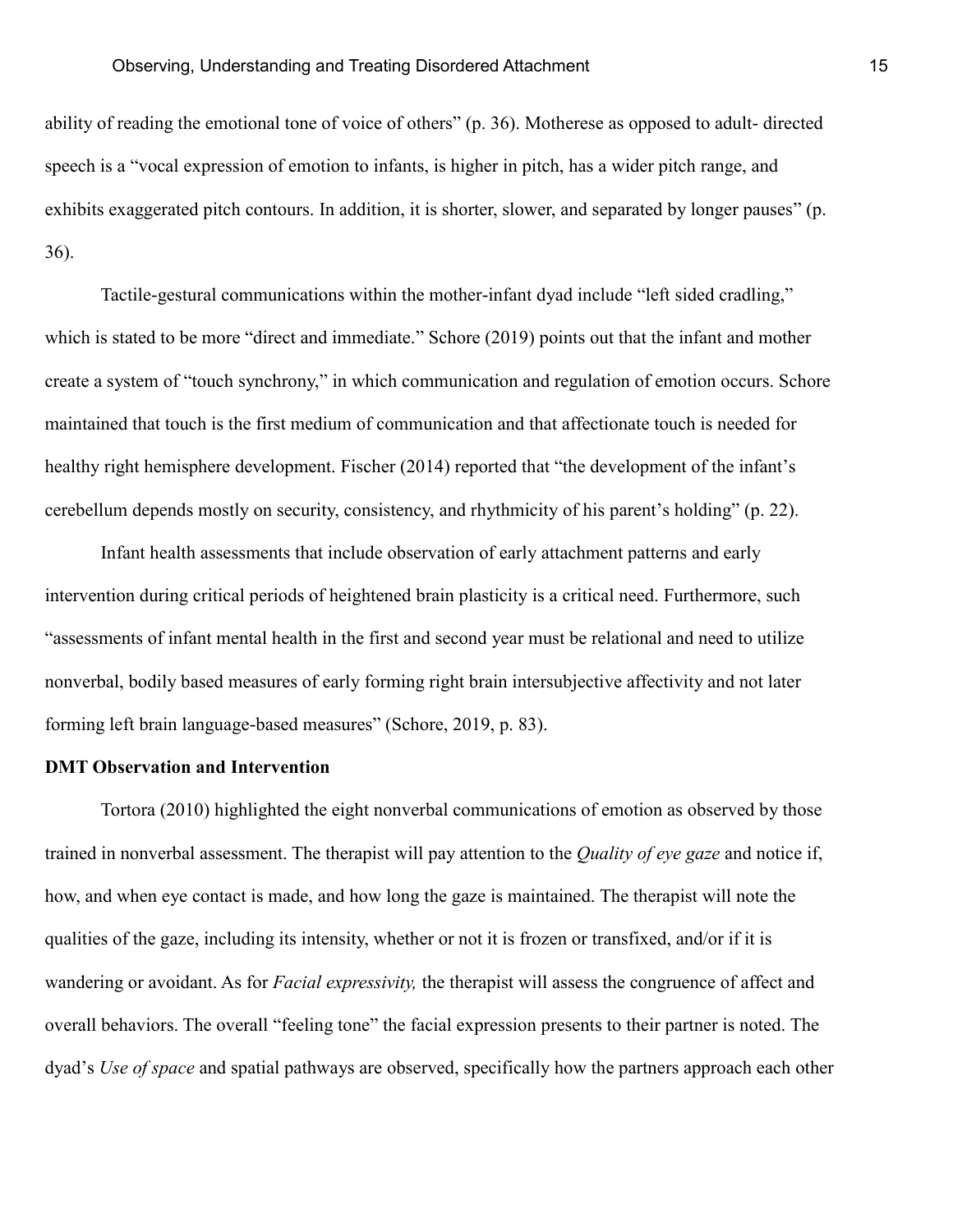directly or indirectly, and how they position themselves in relation to each other. The *Quality and frequency of touch and/or physical contact* are also observed. This will include how often and for how long and qualities such as, "tension," "strength" or "passive" weight are noted. *Body Shape* observation includes the way that their bodies are shaped in relation to each other. The therapist will note for example if they are straight and rigid, or if they mold their bodies to one another. *Tempo of nonverbal movement style* includes the overall rhythms and whether there is a sense of synchrony. *Vocal patterns* are noticed, as well as the compatibility of tone and tempo with the overall rhythms of the non-verbal exchange. Overall *nonverbal behavior and regulation* are observed, paying attention to how their nonverbal communication may support or not support co-regulation (Tortora, 2010).

Blau & Reicher (1995) described the nonverbal behaviors observed in the parent infant dyad to include observation of the infant and parent's use of *personal space*. Is there a shared personal space or is there a distance maintained? The therapist will notice the direction of the dyad's *gaze*. That is, do they gaze into eachothers' eyes, maintain a shared focus or pay attention to different things? The observer will note the pair's body attitude as relaxed and open or constricted and tense. Does *molding* between the two occur? Do they appear comfortable when in close physical contact and does the mother respond to her baby's need to readjust his body? *Exploratory and (or) blocking behavior* is whether the mother facilitates or interferes with her child's attempts to explore the environment. *Contact seeking/avoiding* patterns are noticed with a mother and infant who seek contact or avoid each other. *Rhythmic interaction* between the mother's movements, breath, and voice is noted as clashing with or complimenting her baby's. The *degree of match or mismatch of movement qualities* is observed in the intensity of their interactions. Does one move quickly while the other moves slowly?

It is within these early nonverbal communications of emotion between parent and infant that child's movement repertoire and style, signature of their unique experience, is formed. Observation of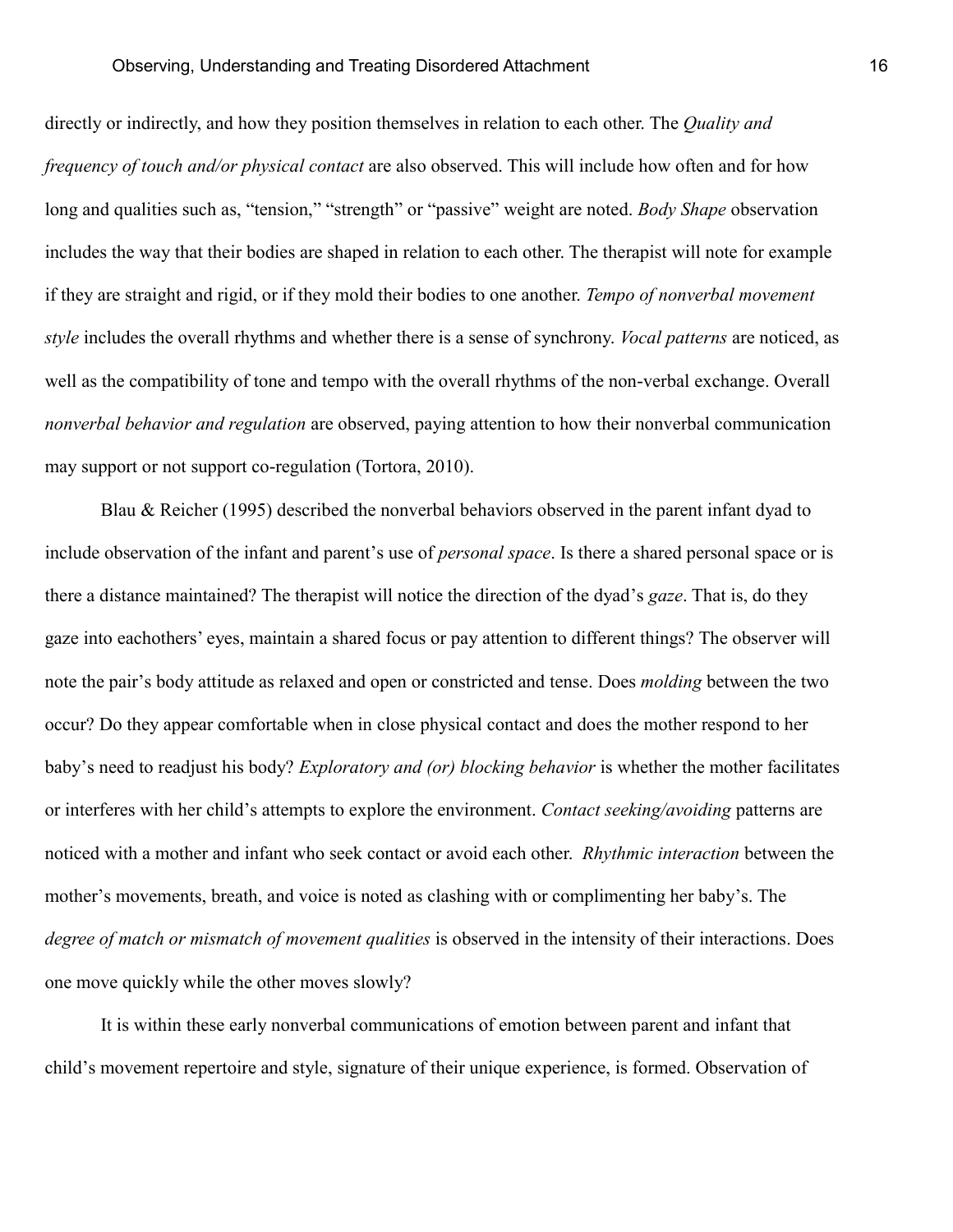such communications inform the therapist's understanding of their client's intersubjective experience. Tortora (2010) maintained that "nonverbal observational skills ascertain how the infant and parent experience each other.... pertinent information about each mover's implicit understanding and intersubjective motivations" (p. 48). Such kinesthetic understanding further informs treatment interventions used by the Dance movement therapist.

Through the design of interactive activities which utilize music, dance, movement and play the dance movement therapist may create "spontaneous, affectively-matched, emotionally and socially interactive exchanges…which fuel the attachment process" (Tortora, 2010, p. 48). Dance movement therapy is uniquely suited for treating early disordered attachment, as "it is the bodily dimension that distinguishes dance therapy from other expressive therapies and from other forms of therapy" (Gross-Cohena & Zvi Eisikovits 2017 p. 59). As Pierce (2013) points out, dance movement therapy is unique in its ability to provide direct access to the right brain.

Blau & Reicher (1995) discussed their early intervention work with parents and their children and they explained that helping parents to modify the "level and intensity" in response to their child's nonverbal communications supported caregivers in matching the children's spontaneous behaviors. This matching insured the mutual attunement necessary for secure attachment. During dance movement therapy sessions these authors state that they help parents become aware of their infant's spontaneous communications and develop synchronous rhythmically attuned patterns.

While the therapist might feel inclined toward viewing the infant as the client, authors Blau  $\&$ Reicher (1995) point out the importance of treating the relationship as key to reshaping attachment patterns. The therapist' sensitivity to, and support for the caregiver's experience is vital to establishing a trusting relationship in which the parents will not become resistant or defensive. They recommend that the therapist find a way of 'being with' the family that allows them to be natural in their exchange *and*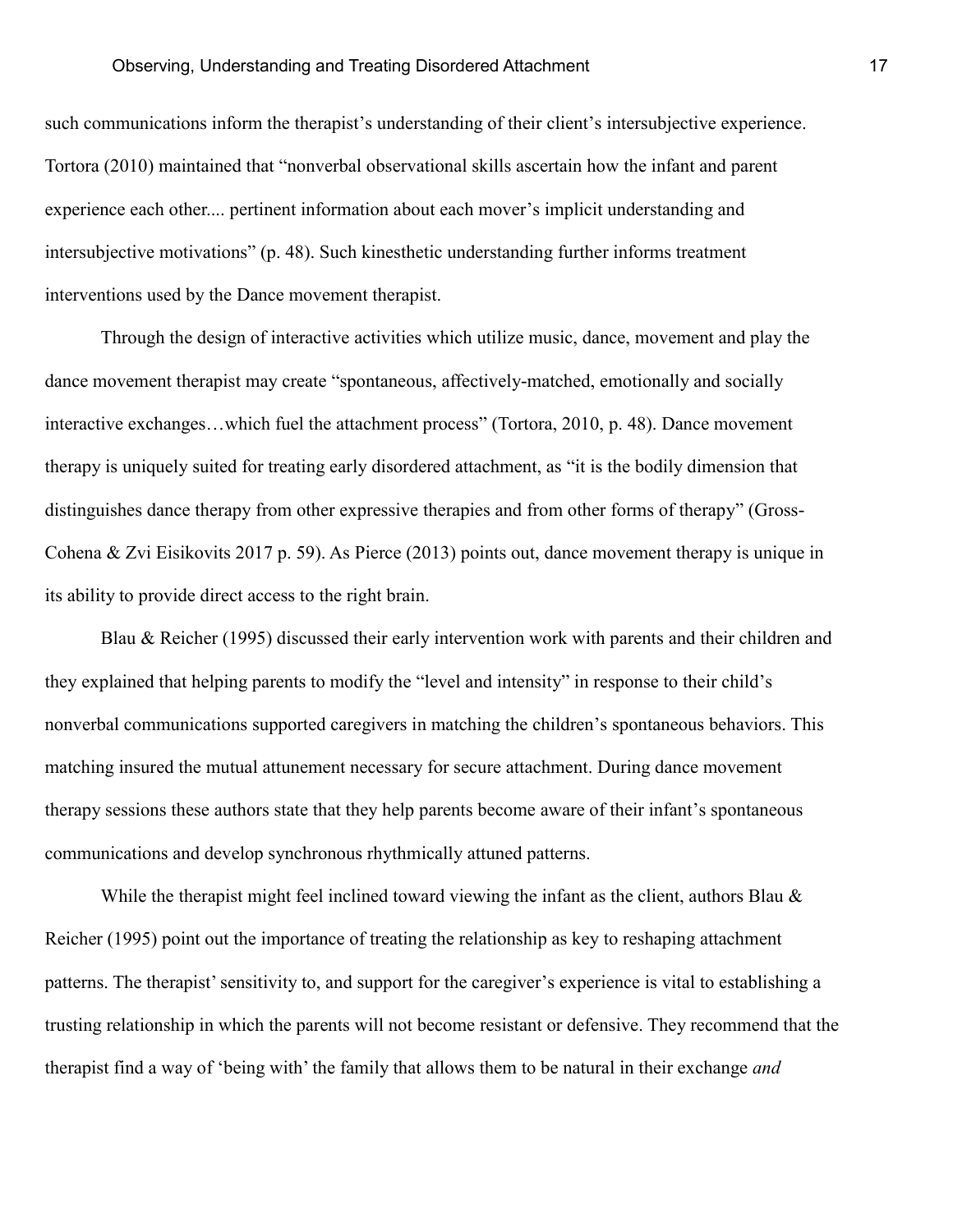permits the therapist's offerings of support to help adjust maladaptive patterns.

Doonan & Brauninger (2015) observed that one of the challenges new mothers face in is making the adjustments to share her physical, social and emotional space with her new baby. Programs such as the Prenatal Project founded by Judith Kestenberg that trained prospective parents and obstetric nurses to become aware of the preferred movements of the fetus and newborn are reported to facilitate early mother-child attachment. Such programs that support attachment processes are not always available to those in need of services. People come into therapy at various stages of development with disordered attachment patterns that have become deeply encoded. Treatment interventions suited to the needs of clients at these later stages of development are required.

Treatment of attachment trauma that is accomplished within the therapeutic relationship may require that the client and therapist be willing to back in time together. Accessing the preverbal and unconscious memory of the client's infancy and early childhood is often done through the process of free association as introduced by Freud, (1930), which uses "spontaneous word play to free up unconscious energies," and Jung (1962), "used sand play and other free improvisational art forms that included dance and music to release unconscious materials and resistance" (Kossak, 2009, p. 15).

Dance Movement Therapists have been supporting clients in revealing their preverbal, unconscious and traumatic experiences intuitively in a multitude of ways since the 1940's (Levy, 2005). One such is pathway includes the practice of authentic movement. Originated by Mary Starks Whitehouse whose pioneering work and development of the "witness" has since inspired Dance Movement Therapists to continue to integrate this practice into their own work.

Authentic movement is a form of improvisational movement practice that can be viewed as a "free flow of spontaneous energies toward achieving an experience of unitive consciousness to self and the world" (Kossak, p. 14). Lavendel (2017) discussed her Authentic Movement practice, "Together we listen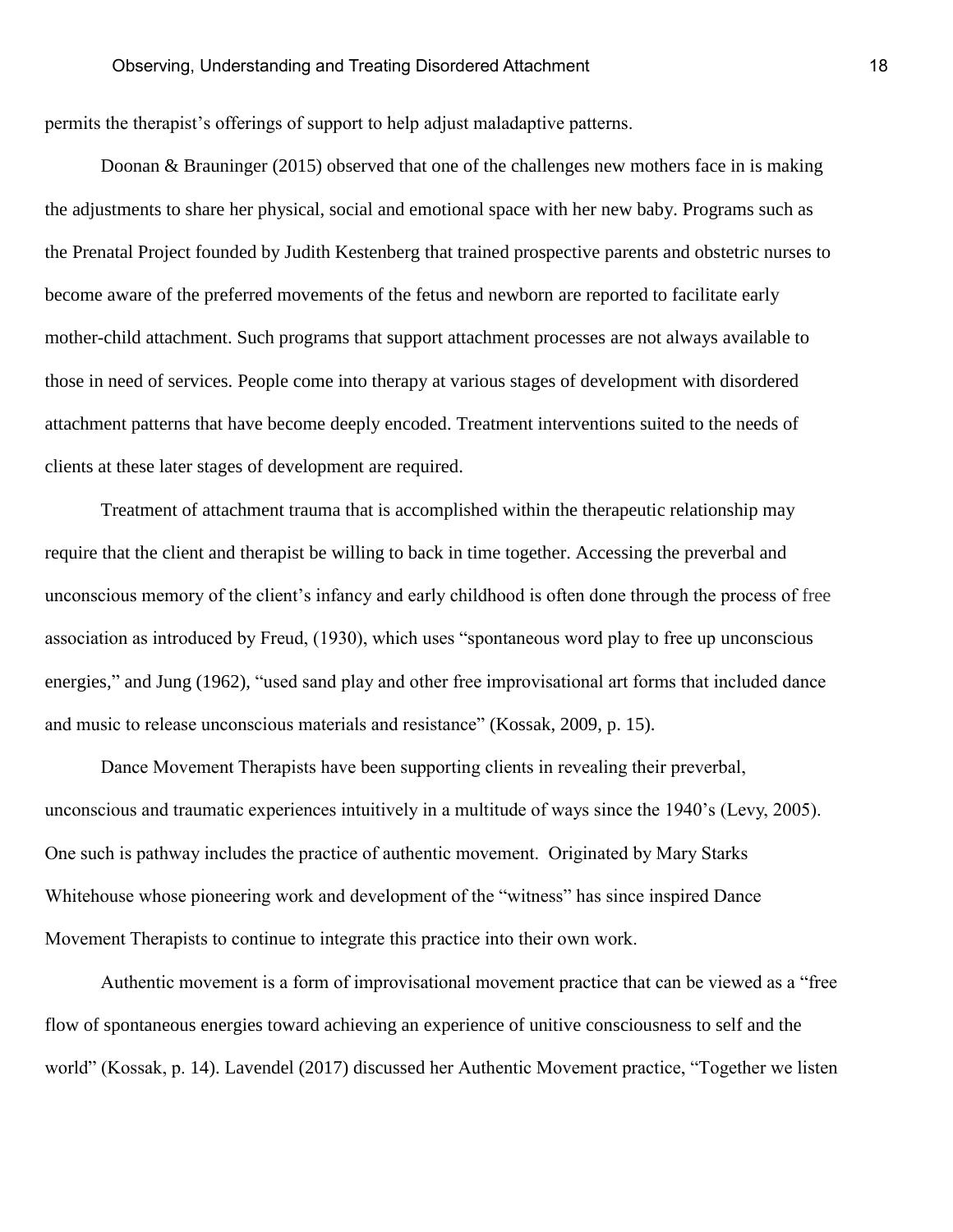to what her body knows. In this archaeology of embodied experience, we unearth, from dark hidden recesses, experience that has never been conscious (often preverbal), or feelings which have been unwelcome, unbearable or unloved" (p. 214). The witness creates a space for the mover to close their eyes and move from the impulses that arise from sensations, emotions, intuition, images and memory. The therapist's role as the witness is to create a safe environment in which the mover can bring unconscious material into consciousness. Tortora (2006) stated that the witness is not simply watching the mover but is engaged in "an active experience that may inspire images, sensations, feelings, ideas, personal memories and sensorial reactions" (p. 220) of their own. The witness carefully tracks their experience and the mover and witness then participate in dialogue. Lavendel (2017) maintained that "the nonverbal must be brought into consciousness and language in order to be integrated within the totality of one's being" (p. 215).

Tortora (2010) pointed out that the primary focus of Dance movement therapy with children is emotional expression, building relationships, and improving social skills. Nonverbal means of communication support the unfolding of the child's historical social and emotional experience thereby revealing preverbal, unconscious, and traumatic experiences. Psychotherapy distinguishes dance/movement therapy from other body-based therapies however the growth and integration of motoric, perceptual-motor, verbal processing, and social skills, cognition, and communication are also evident. (recall the discussion of developmental issues that arise with children who have developmental trauma)

The mother is the baby's first witness: "It is the experience of being seen, or not seen, in our earliest relationships that greatly contribute to our sense of being understood and cherished." As we know, the experience of children with developmental trauma is of having no witness, of not being seen (Tortora, 2006, p. 221). Both Whitehouse and Adler related the adult mover-witness relationship to the experience of an "infant's earliest explorations and discoveries within the primary relationships" (p. 222). Being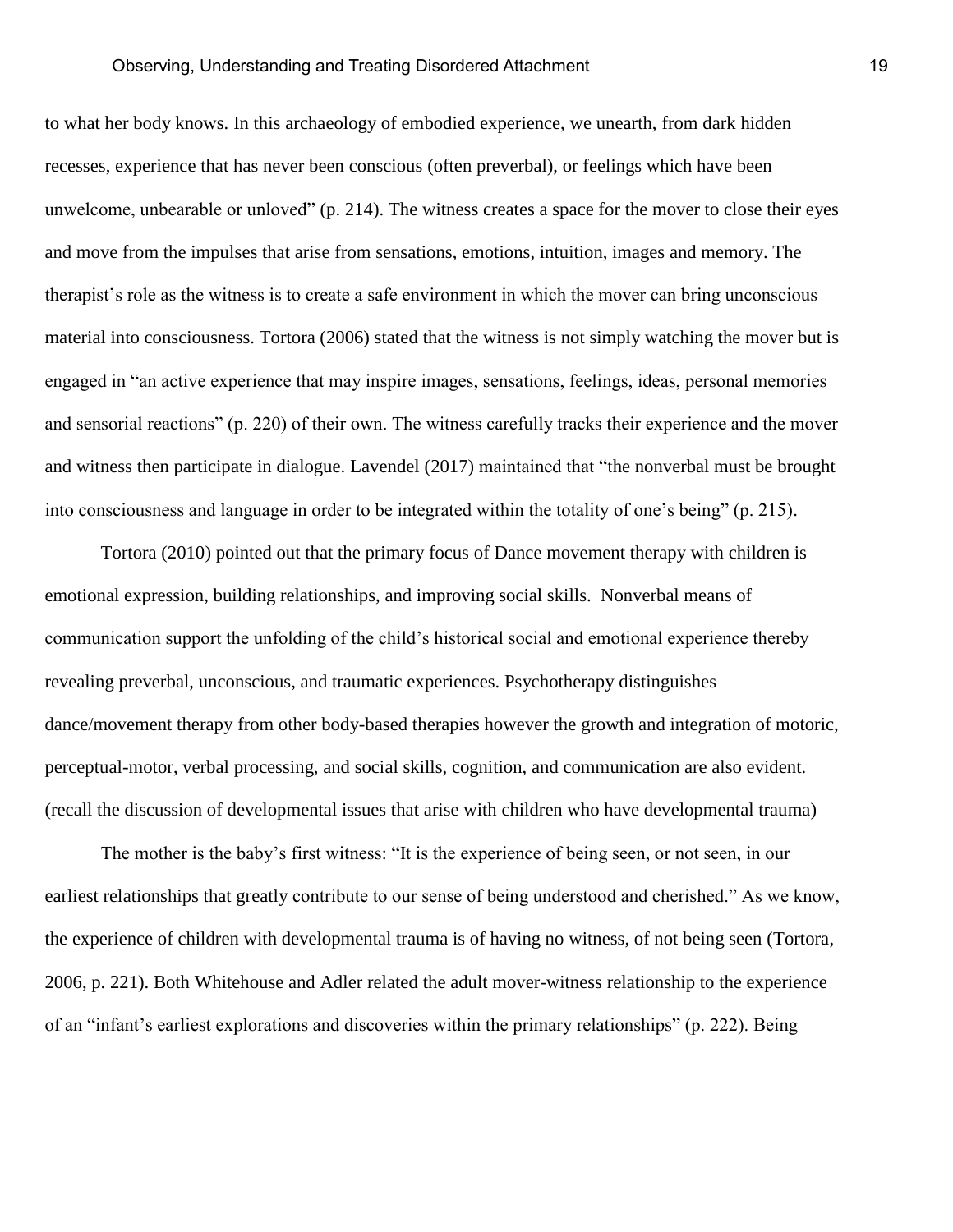'seen' extensively by an external witness supports inner witness development which supports the individual's ability to witness another.

The traditional practice of Authentic Movement is not suitable for work with children who lack the conscious awareness of actions, the ability to move with their eyes closed for any length of time, or with the ability to reflect on their experience. Adaptations to the discipline were made by Janet Adler, whose pioneering work with Autistic children has greatly influenced DMT's work with children today. One such adaptation includes the role of the 'embodied witness' one who Tortora (2006) states, "moves with the mover" (p. 225). Adler (2003) stated that "during these moments of relationship, the child was able to experience the early beginnings of the development of an inner witness in which one comes to know and develop one's own true sense of self" (as cited by Tortora, 2006, p. 225).

The development of the child's inner witness is largely dependent upon the therapist's ability to enter into movement dialogue with the child from a place of not knowing. Tortora states that, "improvisational spontaneity is the element that encourages a relationship to grow, thereby creating a reliable and trusting attachment.... It requires the therapist to see the child as the teacher, in a place in which they both enter the unknown space together in relationship, watching, listening, and feeling. It asks the therapist to trust that through this process the appropriate course of intervention will unfold…. The goals of intervention are continually revised as she listens to both personal reactions and to the child's responses." In alignment with Tortora, Allan Schore (2019) wrote:

Beneath the exchanges of language, implicit affects of the patient are communicated to and regulated by implicit systems of the therapist. From the first point of intersubjective contact, the psychobiological-attuned intuitive clinician tracks the nonverbal moment-to-moment rhythmic structures of the patient's internal states and is flexibly and fluidly modifying his or her own behavior to synchronize with that structure, thereby co-creating with the client a growth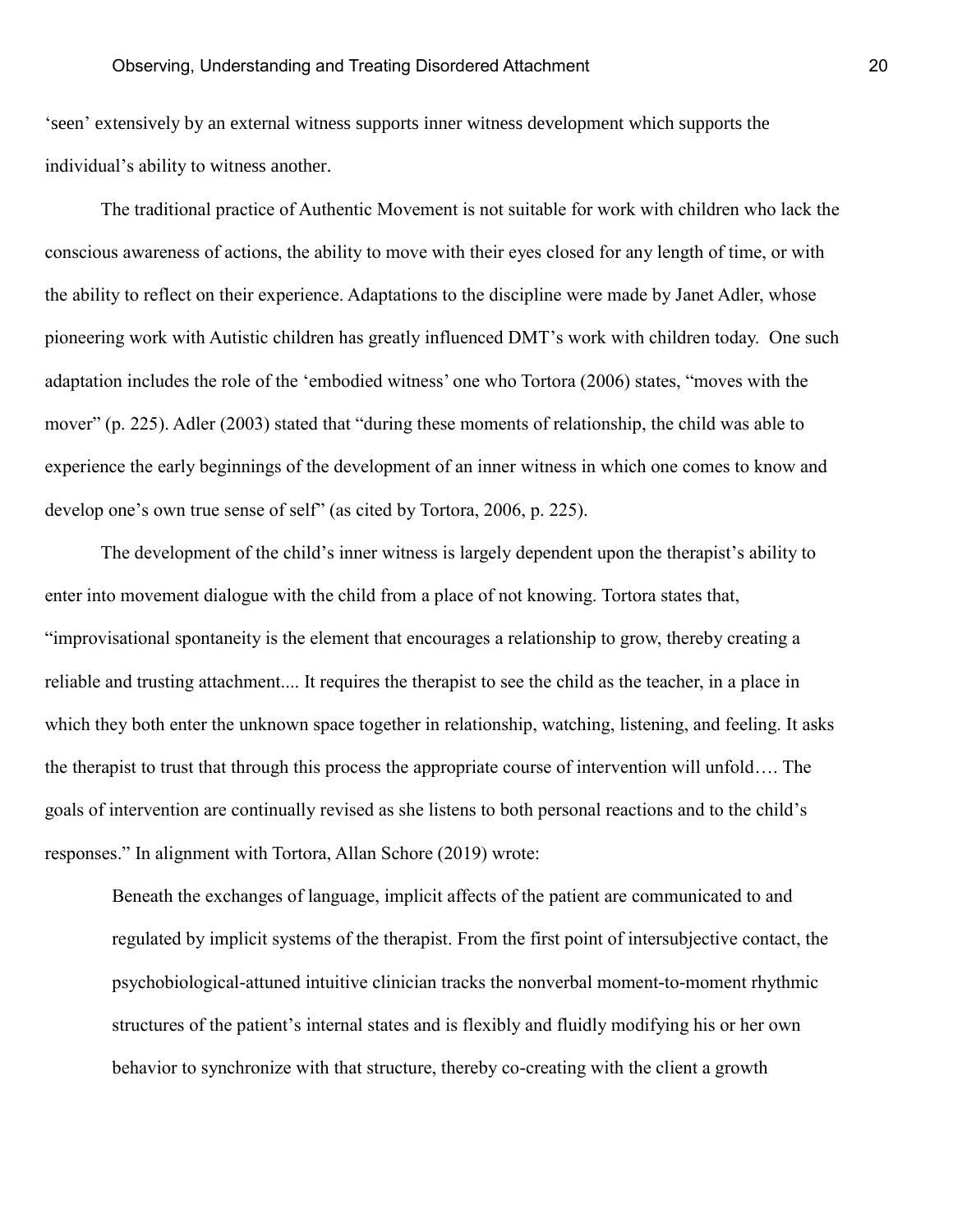facilitating context for the organization of the therapeutic alliance. The attachment between therapist and client is established over time, allowing for the expression of unconscious socioemotional experience that resonate with the original infant-mother (and later toddler-father) attachment history. (p. 30)

The skilled therapist will join in relationship with their client from this place of not knowing. Through this process the therapist will achieve an awareness of their intersubjective mind. This achievement Schore stated is accomplished "not through controlled voluntary action but by 'letting go' of control" (Schore, 2019, p. 67). That while we support the use of regression on the part of the client it is the therapist's willingness to mutually engage with their client in this state of regression that supports the working through of trauma. Winnicott (1958) clearly stated his view regarding regression, he pointed out that while the therapist may feel that there is some danger in the regression of a client, "the danger does not lie in the regression but in the analyst's unreadiness to meet the regression and the dependence which belongs to it"(as cited by Schore, 2019, p. 57). The therapist who is skilled in managing regressive states will likely lead the therapeutic pair to more quick acceptance of the regression and meet it fully. Therefore it becomes "less likely…that the patient will need to enter into an illness with regressive qualities" (p. 57).

Mobilization in treatment occurs by the "promotion and utilization of regression, and that the clinician must validate the patient's regressive experience so that the patient is not left alone with it" (Schore, 2019, p. 77). Levine (2010) points out the dangers of leaving a traumatized client while in a state of regression:

> When therapists perceive that they must protect themselves from their client's sensations and emotion, they unconsciously block those clients from therapeutically experiencing them. By distancing ourselves from their anguish, we distance ourselves from them and from the fears they are struggling with. To take a self-protective stance is to abandon our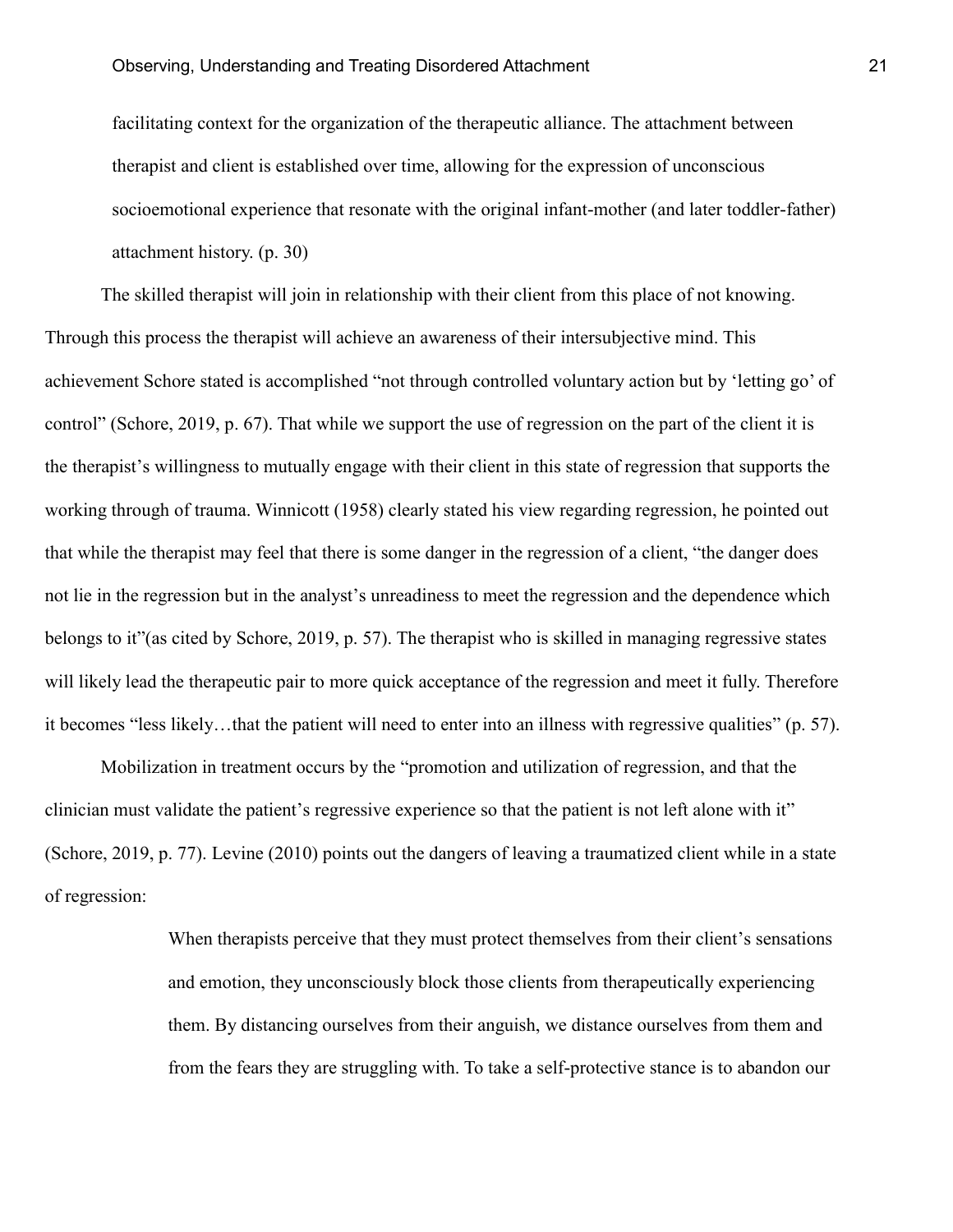clients precipitately. At the same time, we also greatly increase the likelihood of their exposure to secondary or vicarious traumatization and burnout. (Levine, 2010, p. 41, cited by Schore, 2019 p. 78)

Mutual regression includes the therapist being willing to "actually transport oneself with the patient into that period of the past" (Ferenczi, as cited by Schore, 2019, p. 73). In this mutual state of regression exists the opportunity for reworking the old implicit, procedural memories that are no longer serving the individual as well as to create new more integrated explicit narratives. The therapist's development of skills as a witness supports them in navigating what Schore (2019) termed right-brain to right brain communication. Lavendel (2017) highlights the important role of the developed witness in such interaction between client and therapist: "The study of the role of witness has deeply informed all relationships in my life and has been the most profound and helpful guide in my work as a psychotherapist" (p. 212).

Having been extensively 'seen' by a witness herself the dance movement therapist is then prepared to witness another (Tortora, 2010). Lavendel (2017) pointed out the importance of the witness' depth of self-awareness and healing, "the witness has moved through the density of her own psychological history, meeting herself in every shadowy corner, thereby enabling a clearing, a release, an opening into clearer presence, able to be with the mover without so many of the projections that obscure clear seeing" (p. 212). The witness having been extensively witnessed by another is able to bring a "full-bodied presence, deeply concentrating on her own experience while closely accompanying the mover. Every cell of the witness is awake to feel how her own being resonates as she sees the other" (p. 212).

Ogden, Minton, and Pain, (2006) discussed patterns observed in adulthood as implications of their early attachment patterns. Therapists willingness to engage in relationship that alters attachment patterns may require walking into the shadows of their clients' past as well as their own. Training of clinicians that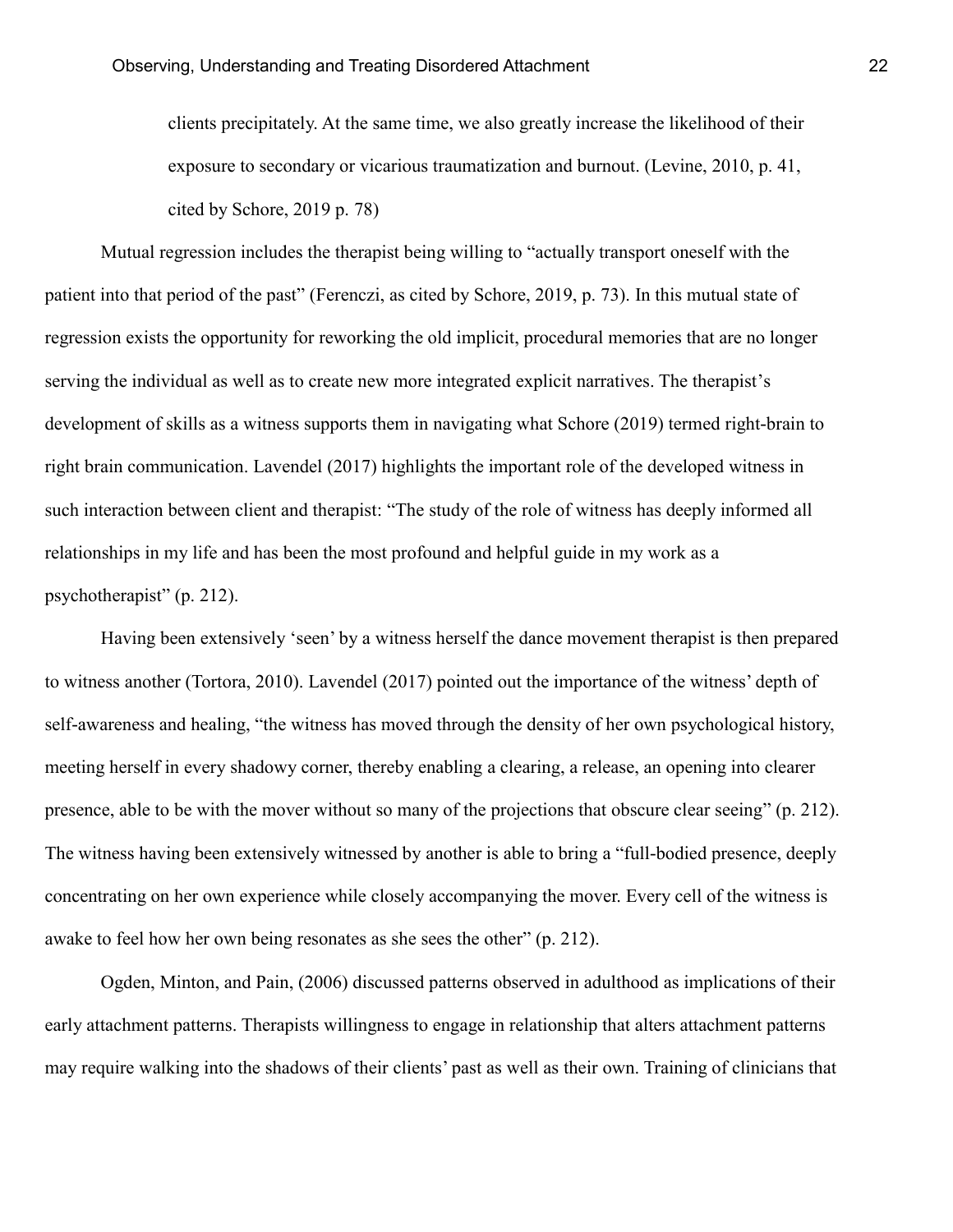#### Observing, Understanding and Treating Disordered Attachment 23

include the development of an embodied witness prepare the therapist to addressing early attachment patterns often include regression and the client's need for mutuality in that state. witnessing requires the therapist to have a certain degree of fearlessness to and willingness to step into the unknown without crumbling or running away. The question is as Schore asked can you both "hold in the right" (p. 78) even when it feels, "as if the ground is threatening to slip away" (Reik as cited by Schore, 2019, p.56).

Not only do we grow through relationship and seek deeper connections but, "growth fostering relationship later in life can to some extent rework old destructive neural patterns" (Jordan, 2009, p. 76). The extent to which we can rewire neural pathways is gaining greater attention. With the understanding that "neurons that fire together wire together," (Siegal, 2012, p. 49) and that the malleability and heightened plasticity of the infants brain far exceeds the adult brain, it is curious how much can one alter one's neurological makeup at different stages in development, or how fast and to what degree. Movement therapists see individuals "transformed before their eyes, using their bodies to move through pain and gain insight into their deepest levels of unconscious processing" (Winters, 2008 p. 123). This type of witnessing provides, and results in, feeling connected, attuned, and cared for by another.

#### **Discussion**

Exploring the neurological impacts of all psychotherapeutic interventions utilized in the treatment of trauma demonstrates the plasticity of the human brain and its ability to create new neural pathways. Further research into the neurological rewiring that occurs in growth fostering relationships, specifically, within the dance movement therapy relationship will demonstrate the power of the authentic movement relationship in the critical treatment of attachment related trauma.

The neurobiological processes that are powered by attachment processes begs for better assessment of infant mental health. Clinicians with well-developed observation skills of the nonverbal intersubjective experiences within the mother-infant relationship would open the doors to these better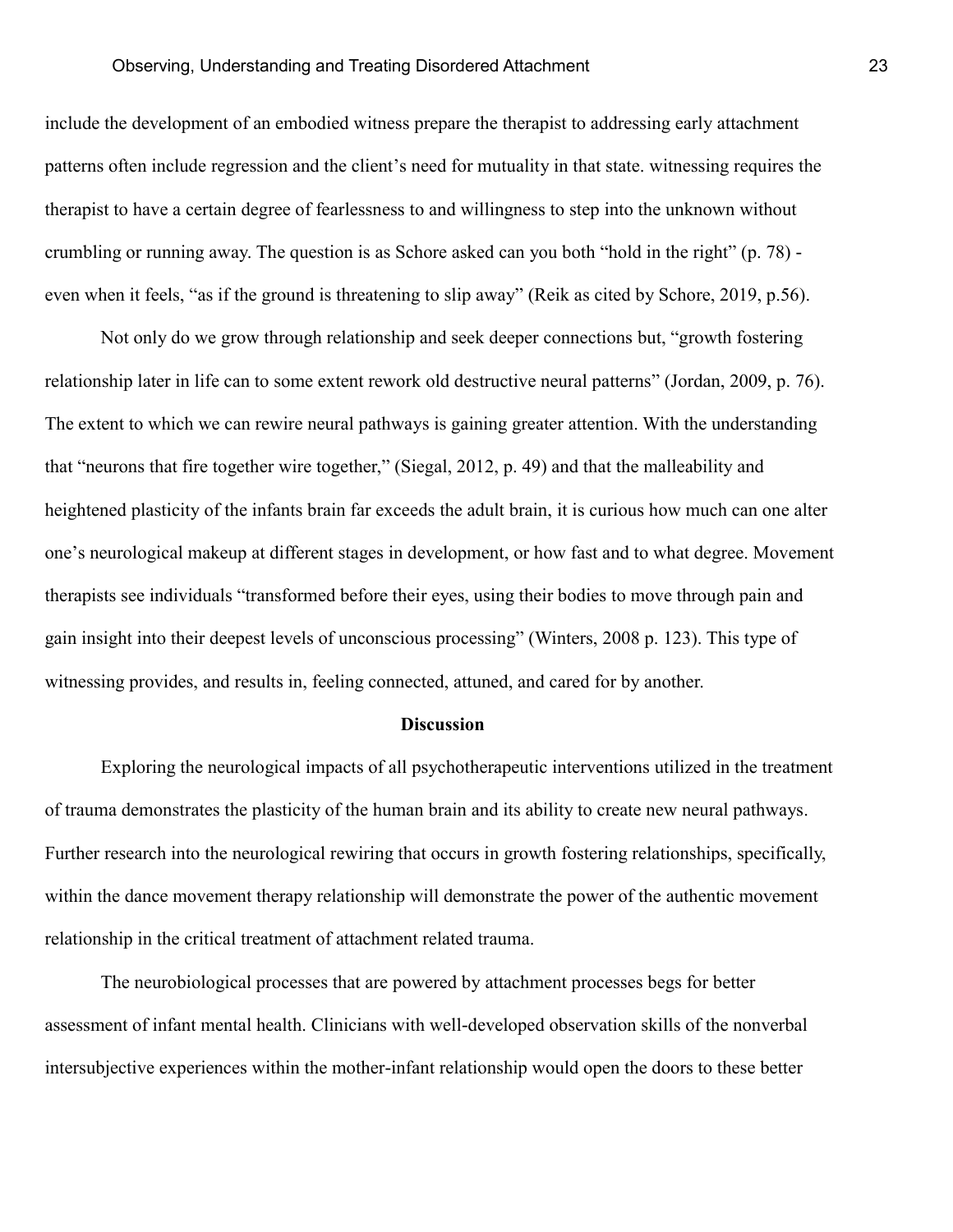assessments and early interventions which support attachment processes and the prevention of developmental trauma. Health care that includes programs designed to facilitate embodied attunement and securely attached relationship which target risk populations willo serve society at large very well. For children and families in crisis's associated with intergenerational trauma, treatment is critical.

There appears to be a growing trend in research and writings by trauma specialists in moving away from traditional talk therapy and toward a more embodied, intersubjective and relational therapeutic experience. The importance of attunement, of feeling connected to others, 'feeling felt,' or having the experience of being 'witnessed' must never be overlooked, as it is vital to a person's health and a powerful treatment of psychopathology. We know that a secure attachment is an individual's greatest defense against psychopathology, we as health care professionals must give it greater attention.

This writer proposes the inclusion of experienced clinicians who are infant mental health specialists trained in nonverbal assessment of the primary caregiving relationship be included in overall health and wellness checkups. Further research would include the assessment of the infants' mental health at each critical period of the first year as outlined by Schore above. Utilizing an assessment of the nonverbal qualities in the early attachment relationship as discussed above by Tortora, Blau & Reicher, would deepen the understanding of the intersubjective experience of the dyad and quality of attachment, and make early intervention more available for families struggling with disordered attachment.

Further research conducted within the framework proposed would include a study of infant mental health which would be composed of two groups including the experiment group in which early assessment and dance movement therapy interventions are implemented and the control group, which would participate in the assessment process only without the dance movement therapist's intervention. Tracking neurological development of the two study groups throughout infants' first year this writer proposes would indicate that the dance movement therapist's interventions will lead to an increased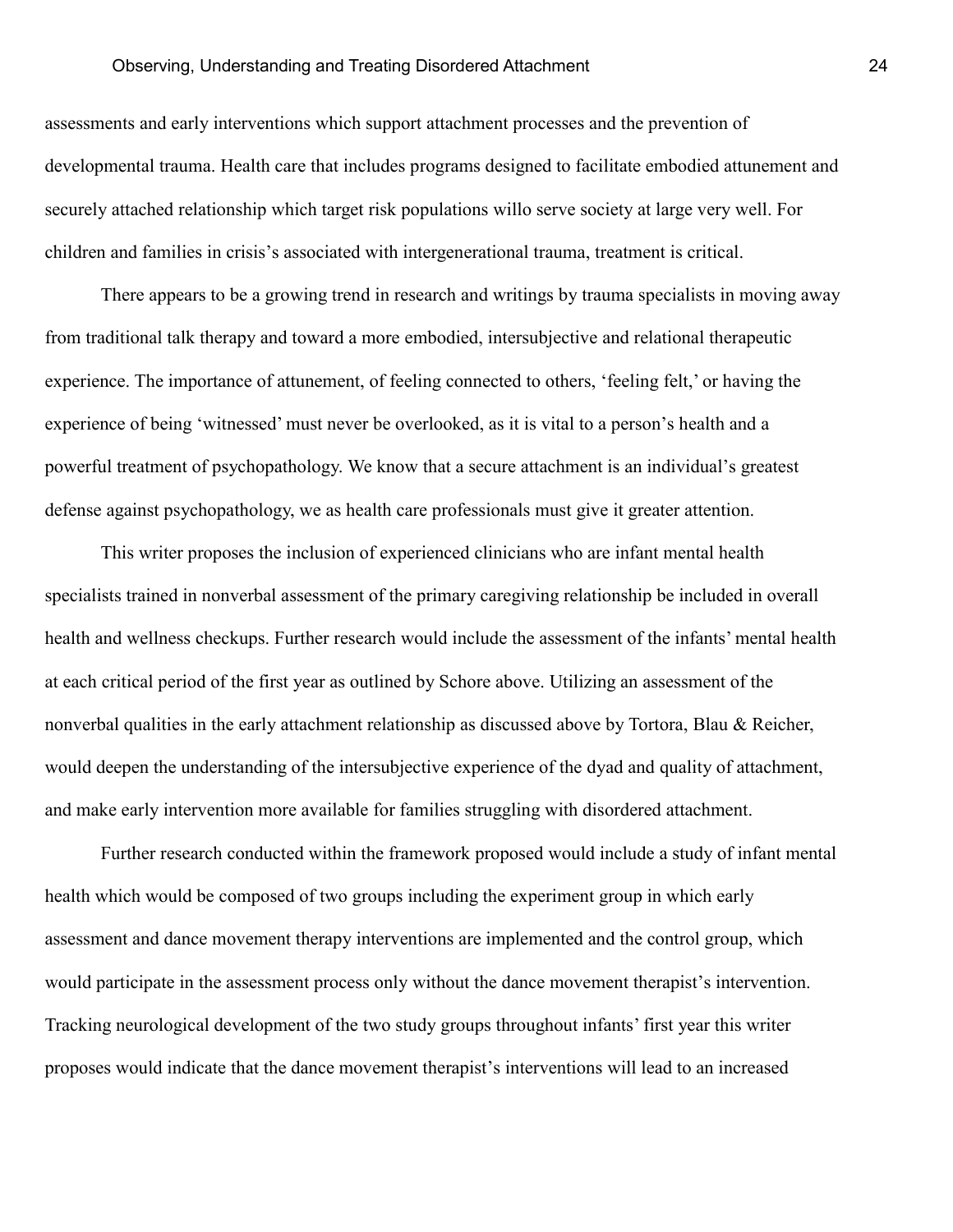finding of secure attachment patterns in the experimental group than the findings of the control group. The expectation is that increase in securely attached infants of the experiment group will show an overall healthier neurobiopsychological development. Longitude studies tracking the child's development across the life span would offer further insight into the long-term impacts of early assessment and intervention of attachment in the experimental group as compared with the control group. How often secure attachment occurs naturally among the subjects in the control group would contribute to literatures concerned with the percentage of children who develop secure, insecure, or disorganized attachments.

Intergenerational transmission of traumatic attachment that leave children critically wounded requires a deep understanding of their experience in relationship to support the healing process. Establishing secure attachment patterns within the therapeutic relationship has been shown to create more attuned, empathic relationships for the individual in therapy and in their personal relationships. A decrease in cognitive, physical and mental health issues is associated with development of secure attachment across the lifespan. Dance movement therapy has been shown a powerful modality in treating attachment related trauma. Greater attention to this field of study and practice would offer clinicians further insight into the experiences of their client's and deepen their understanding of the client, the self, and the therapeutic relationship.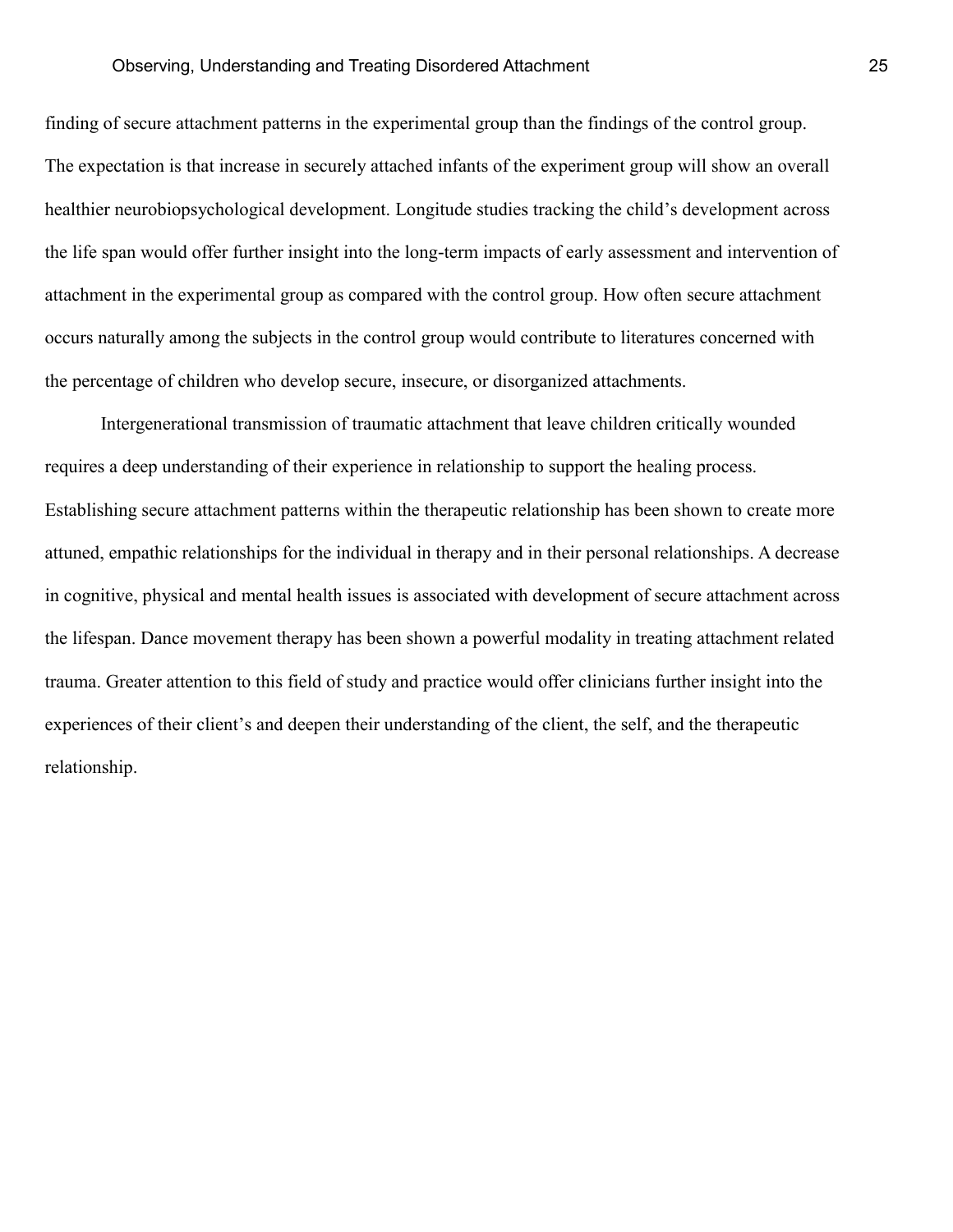#### References

- Ben Shlomo, S., & Ben Haim, S. (2017). Past experience with maternal parenting among mothers of pre-school children and maternal acceptance-rejection: The moderating role of the care giving system. *British Journal of Social Work*. *47*, 464-1481.
- Bert, S., Guner, B., & Lanzi, R. (2009). The influence of maternal history for abuse on parenting knowledge and behavior. *Family Relations. 58,* 176-187.
- Bretherton, I. (1992). The origins of attachment theory: John Bowlby and Mary Ainsworth Department of Child and Family Studies University of Wisconsin. American Psychological Association, Inc. *Developmental Psychology. 28*(5), 759-775.
- Tortora, S. (2006). Dance/movement psychotherapy in early childhood treatment*.* In Chaikllin, S. & Wengrower, H. (Eds). (2009). *The art and science of dance/movement therapy: Life is dance*. (pp 159-180). Routledge Taylor & Francis Group. New York, NY.
- Doonan, F., & Brauninger, I. (2015). Making space for the both of us: How dance movement therapy enhances mother-infant attachment and experience. *Body, Movement and Dance in Psychotherapy. 10*(4), 227-242. Retrieved from

[http://dx.doi.org/10.1080/17432979.2015.1063547.](http://dx.doi.org/10.1080/17432979.2015.1063547)

- Doucet, M., & Rovers, M. (2009). Generational trauma, attachment, and spiritual/religious interventions. *Journal of Loss and Trauma*. *15,* 93-105. DOI 10.1080/15325020903373078
- Fisher, S. (2014). *Neurofeedback in the treatment of developmental trauma: Calming the fear driven brain.* W.W. Norton & Company, Inc., New York, NY.
- Jordan, J. (2009). *Relational-cultural therapy*. American Psychological Association. Washington, DC.
- Kossak, M. S. (2009). Therapeutic attunement: A transpersonal view of expressive arts therapy. *The Arts in Psychotherapy*, *36*(1), 13-18. doi: 10.1016/j.aip.2008.09.003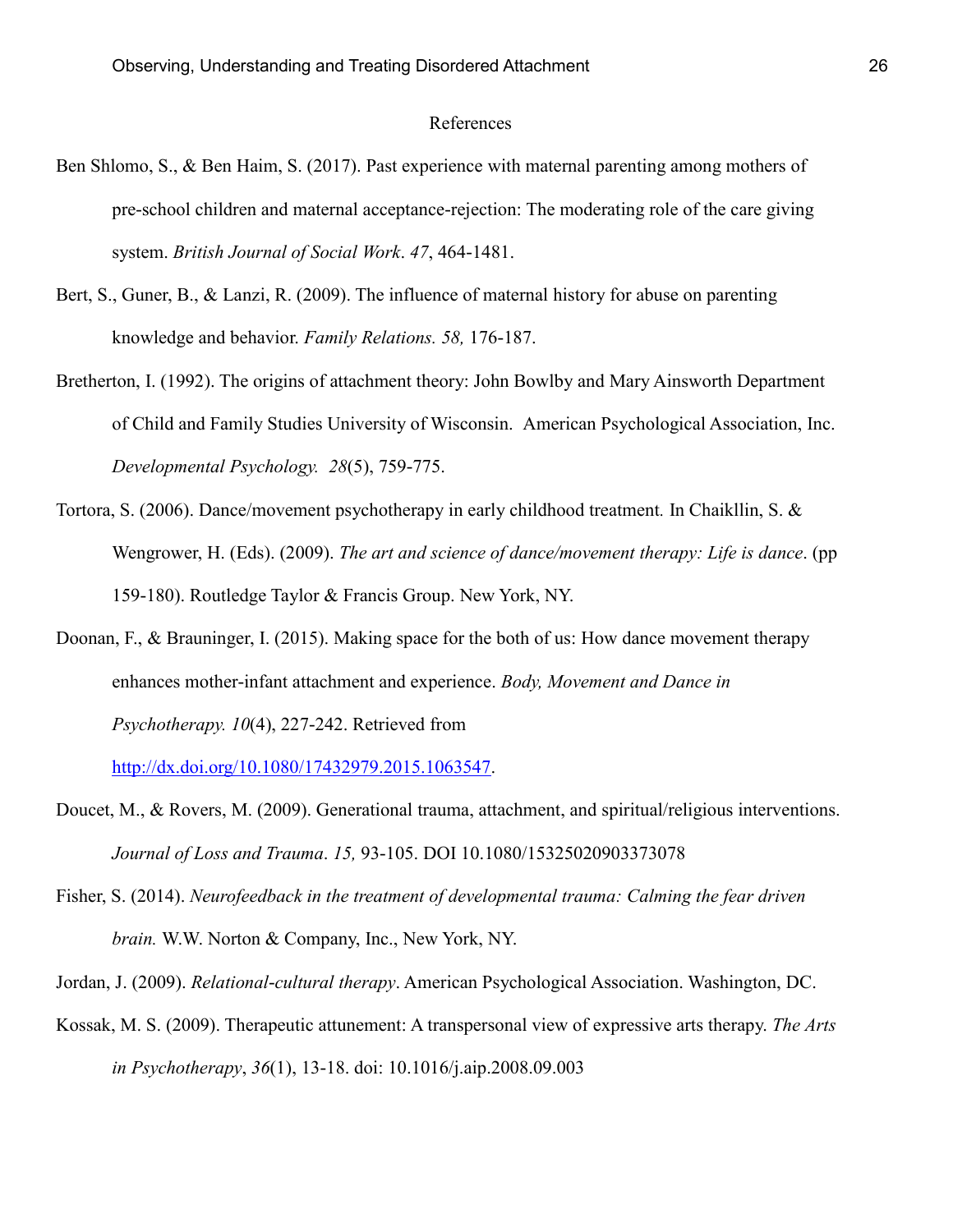- Lavendel, F. (2017). Healing into wholeness: Psychotherapy practice informed by the discipline of authentic movement. *Body, Movement and Dance in Psychotherapy. 12(*3), 210-221.
- Levy, K., & Johnson, B. (2018). Attachment and psychotherapy: Implications from empirical research. *Canadian Psychological Association.* Retrieved from [http://dx.doi.org/10.1037/cap0000162.](http://dx.doi.org/10.1037/cap0000162)

Levy. F. (2005). *Dance movement therapy: A healing art.* National Dance Association. Reston, VA

Levine, P., & Kline, M. (2007). *Trauma through a child's eyes.* North Atlantic Books. Berkeley, CA

- Levine, P. (2010). *In an unspoken voice: How the body releases trauma and restores goodness.* North Atlantic Books. Berkeley, CA.
- Loman, S. (2016). Judith S. Kestenberg Dance/movement therapy legacy: Approaches with pregnancy, young children and caregivers. *American Journal Dance Therapy. 38,* 225-244. doi: 10.1007/s10465-016-9218-0.
- Ogden, P., Minton, K., & Pain, C. (2006). *Trauma and the body: A sensorimotor approach to psychotherapy.* W.W. Nortan & Company, Inc: New York, NY.
- Pierce, L. (2013). The integrative power of dance/movement therapy: Implications for the treatment of dissociation and developmental trauma. Naropa University. Boulder, CO
- Schore. A. (2019). *Right brain psychotherapy.* W.W. Nortan & Company, Inc: New York, NY.
- Schore, A. (2019). *The development of the unconscious mind.* W.W. Nortan & Company, Inc: New York, NY.
- Siegel, D. (2012). *The developing mind: How relationships and the brain interact to shape who we are.* 2<sup>nd</sup> Ed. The Guilford Press. New York, NY.
- Sossin, M., & Birklein. (2006). Nonverbal transmission of Stress between parent and young child: considerations and psychotherapeutic implications of a study of affective movement patterns. *Journal of Infant, Child and Adolescent Psychotherapy. 5*(1). 46-69.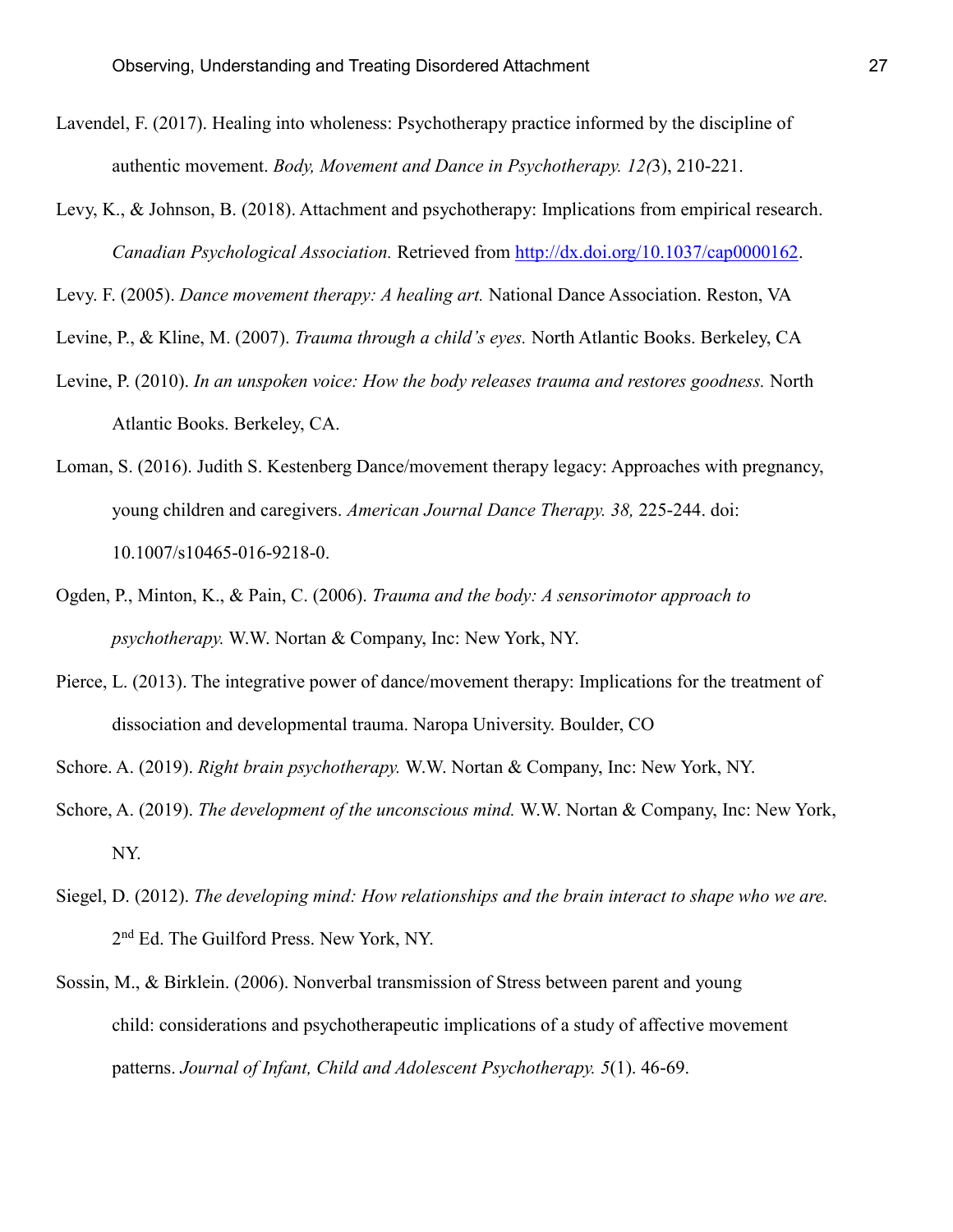- Tortora, S. (2010). Ways of seeing: An early childhood integrated therapeutic approach for parents and babies. *Clinical Social Work Journal. 38*, 37-50. DOI 10.1007/s10615-009-0254-9
- Tortora, S. (2006). *The Dancing Dialogue: Using the Communicative Power of Movement with Young Children.* Paul H. Brooks Publishing Co., Inc. Baltimore, Maryland.
- Wachtel, P. (2017). Attachment theory and clinical practice: A cyclical psychodynamic vantage point inquiry title of journal. *Psychoanalytic Inquiry 37*(5), 332-342. Retrieved from [http://doi.org/10.1080/07351690.2017.1322431.](http://doi.org/10.1080/07351690.2017.1322431)
- Walker, M. (1999). The inter-generational transmission of trauma: The effects of abuse on the survivor's relationship with their children and on the children themselves. *European Journal of Psychotherapy, Counseling & Health. 2.* 281-296.
- Winters, A. (2008). Emotion, embodiment, and mirror neurons in dance/movement therapy: A connection across disciplines. *American Journal Dance Therapy.* doi:10.1007/s10465-008-9054-
- Wylie, M. (2004). Mindsight: Dan Siegel offers therapists a new vision of the brain. *Psychotherapy Networker. 28*(5)